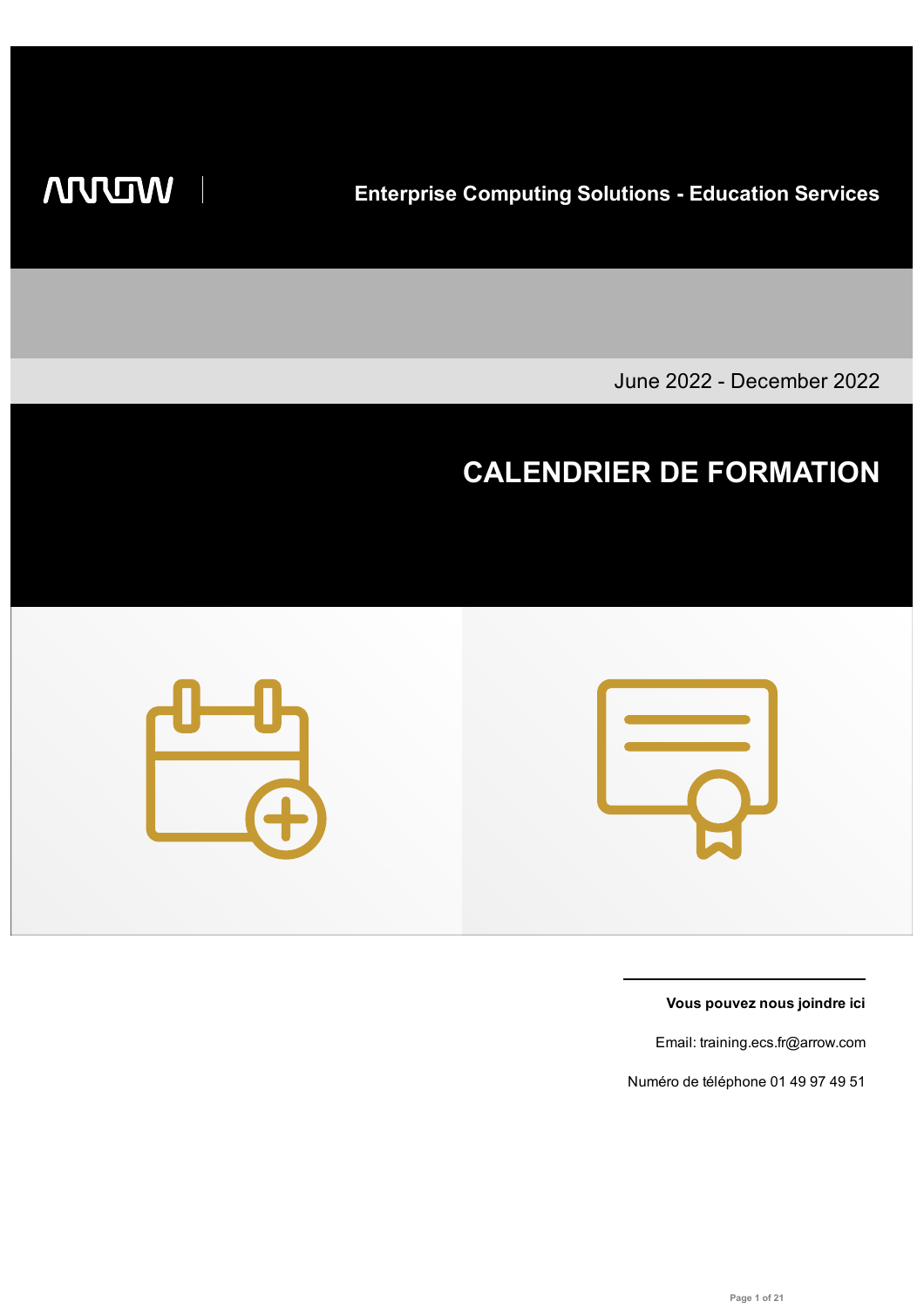# **Votre recherche**

**Pays** FR

**Localisation**

Bezons,BMC,Paris,Virtual Classroom

#### **Vendor**

Amazon Web Services,BMC Software,Check Point,CITRIX,CommVault,Devops Institute,Huawei,IBM,McAfee,Microsoft,Nutanix,Red Hat,SOPHOS,Symantec,Trend Micro,Veeam,VERITAS,VMware,WatchGuard

| <b>CITRIX</b>                                                                |                            |              |          |                            |     |     |                          |            |                          |            |
|------------------------------------------------------------------------------|----------------------------|--------------|----------|----------------------------|-----|-----|--------------------------|------------|--------------------------|------------|
|                                                                              | Localisatio<br>$\mathbf n$ | <b>Durée</b> | Prix     | Code de<br>cours           | Jun | Jul | Aug                      | <b>Sep</b> | Oct                      | <b>Nov</b> |
| eLearning On-Demand Course Pass - 1 Tag                                      |                            | 1 Jours      | 675.00   | CTX EL1                    | 29  | ٠   | $\overline{\phantom{a}}$ | ٠          | $\overline{\phantom{a}}$ | E.         |
| eLearning On-Demand Course Pass - 2 Tage                                     |                            | 2 Jours      | 1350.00  | CTX_EL2                    | 29  | ÷   |                          |            |                          |            |
| eLearning On-Demand Course Pass - 3 Tage                                     |                            | 3 Jours      | 2025.00  | CTX EL3                    | 29  | ٠   |                          | ٠          |                          | E.         |
| eLearning On-Demand Course Pass - 4 Tage                                     |                            | 4 Jours      | 2700.00  | CTX EL4                    | 29  | ٠   |                          |            |                          | ٠          |
| eLearning On-Demand Course Pass - 5 Tage                                     |                            | 5 Jours      | 3375.00  | CTX_EL5                    | 29  |     |                          |            |                          |            |
| eLearning On-Demand Course Pass - 5 Tage<br>Premium                          |                            | 5 Jours      | 4050.00  | CTX EL5<br>P               | 29  |     |                          |            |                          | ٠          |
| eLearning All-Access Subscription (Group)                                    |                            | 365 Jours    | 29050.00 | CTX EL-<br><b>GROUP</b>    | 29  |     |                          |            |                          | ٠          |
| eLearning All-Access Subscription (Individual)                               |                            | 365 Jours    | 6000.00  | CTX EL-<br><b>INDI</b>     | 29  |     |                          |            |                          | E.         |
| <b>Microsoft</b>                                                             |                            |              |          |                            |     |     |                          |            |                          |            |
|                                                                              | Localisatio<br>$\mathbf n$ | <b>Durée</b> | Prix     | Code de<br>cours           | Jun | Jul | Aug                      | <b>Sep</b> | Oct                      | <b>Nov</b> |
| Planning and Deploying System Center 2012<br><b>Configuration Manager</b>    |                            | 3 Jours      | 795.00   | <b>MCS 107</b><br>48       | 29  |     |                          |            |                          |            |
| Microsoft Azure Fundamentals                                                 |                            | 2 Jours      | 795.00   | <b>MCS 109</b><br>79       | 29  |     |                          |            |                          |            |
| Performance Tuning and Optimizing SQL<br>Databases                           |                            | 4 Jours      | 795.00   | MCS_109<br>87              | 29  |     |                          |            |                          |            |
| Integrating On-Premises Core Infrastructure with<br>Microsoft Azure (90 Day) |                            | 3 Jours      | 795.00   | MCS_109<br>92              | 29  |     |                          |            |                          |            |
| Integrating On-Premises Identity Infrastructure<br>with Microsoft Azure      |                            | 2 Jours      | 795.00   | MCS 109<br>93              | 29  |     |                          |            |                          |            |
| Core Solutions of Skype for Business 2015                                    |                            | 5 Jours      | 795.00   | MCS_203<br>34              | 29  |     |                          |            |                          |            |
| Advanced Solutions of Microsoft Exchange Server<br>2013                      |                            | 5 Jours      | 795.00   | MCS_203<br>42              | 29  |     |                          |            |                          |            |
| Administering Microsoft Exchange Server 2016                                 |                            | 5 Jours      | 795.00   | <b>MCS 203</b><br>$45 - 1$ | 29  |     |                          |            |                          | ٠          |
| Enabling and Managing Office 365                                             |                            | 5 Jours      | 795.00   | MCS_203<br>47              | 29  |     |                          |            |                          |            |
| Developing Microsoft? SharePoint? Server 2013<br>Core Solutions              |                            | 5 Jours      | 795.00   | MCS_204<br>88              | 29  |     |                          |            |                          |            |
| Developing Microsoft Azure Solutions                                         |                            | 4 Jours      | 795.00   | <b>MCS 205</b><br>32       | 29  |     |                          |            |                          |            |
| Implementing Microsoft Azure Infrastructure<br>Solutions                     |                            | 5 Jours      | 795.00   | MCS_205<br>33              | 29  |     |                          |            |                          |            |
| Deploying Windows Desktops and Enterprise<br>Applications                    |                            | 5 Jours      | 795.00   | MCS_206<br>95              | 29  |     |                          |            |                          |            |
| Administering System Center Configuration<br>Manager and Intune              |                            | 5 Jours      | 795.00   | MCS_206<br>96              | 29  | ٠   |                          |            |                          | ٠          |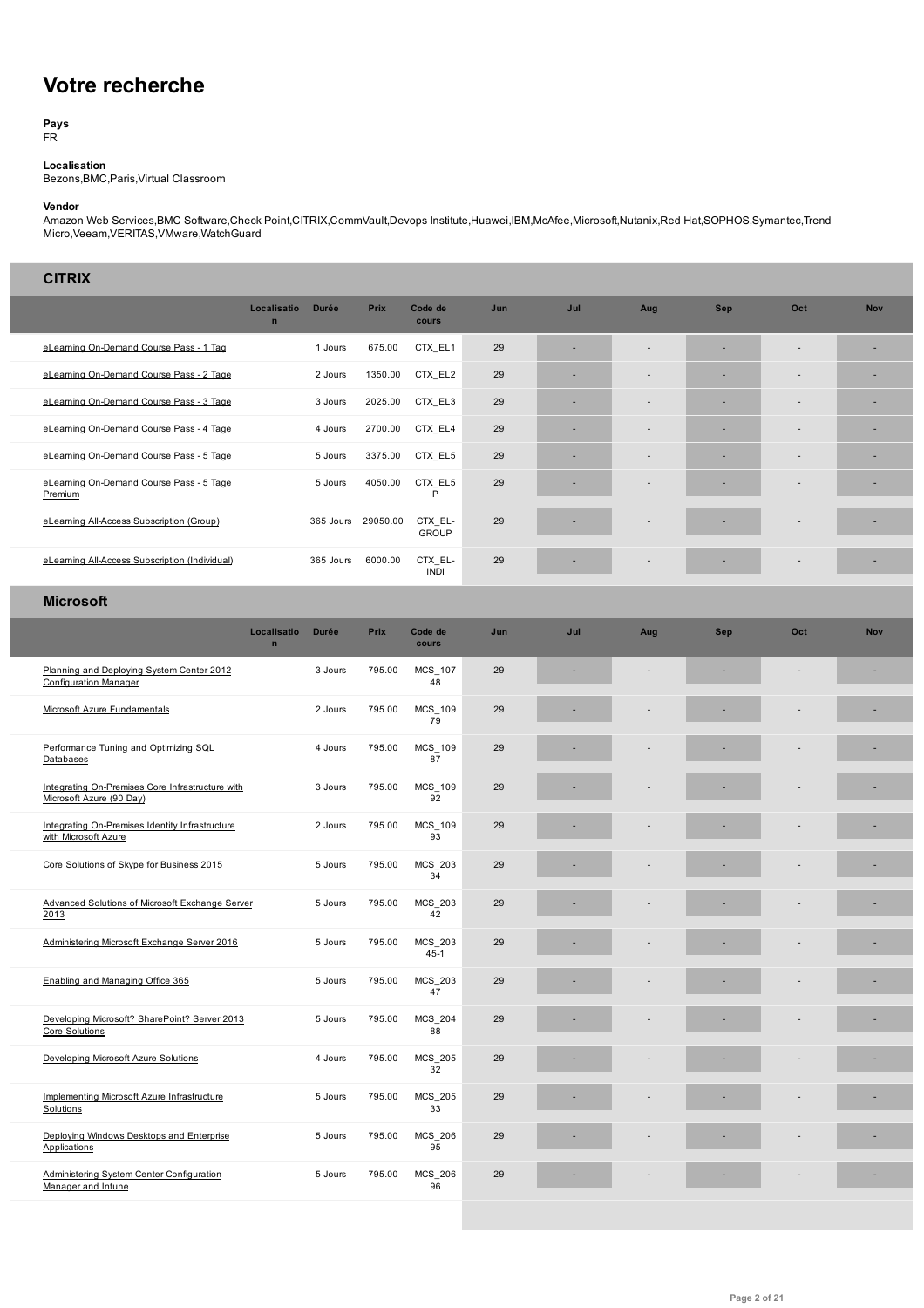| MCS FLE<br>Arrow Flex Basic for exam / Course: AZ-104:<br>90 Jours<br>250.00<br>29<br>Microsoft Azure Administrator<br>XBA-<br>AZ104<br>Arrow Flex Basic for exam / Course: AZ-204:<br>90 Jours<br>250.00<br>MCS FLE<br>29<br>Developing Solutions for Microsoft Azure<br>XBA-<br>AZ204<br>Arrow Flex Basic for exam / Course: AZ-303:<br>250.00<br>MCS_FLE<br>29<br>90 Jours<br>Microsoft Azure Architect Technologies<br>XBA-<br>AZ303<br>MCS_FLE<br>Arrow Flex Basic for exam / Course: AZ-304:<br>250.00<br>29<br>90 Jours<br>XBA-<br>Microsoft Azure Architect Design<br>AZ304<br>Arrow Flex Basic for exam / Course: AZ-500:<br>90 Jours<br>250.00<br>MCS_FLE<br>29<br>Microsoft Azure Security Technologies<br>XBA-<br>AZ500<br>Arrow Flex Basic for exam / Course: AZ-900:<br>250.00<br>MCS_FLE<br>90 Jours<br>29<br>XBA-<br>Microsoft Azure Fundamentals<br>AZ900<br>Arrow Flex Basic for exam / Course: DP-300:<br>MCS_FLE<br>29<br>90 Jours<br>250.00<br>Administering Relational Databases on Microsoft<br>XBA-<br>DP300<br>Azure<br>Arrow Flex Basic for exam / Course: MS-100:<br>90 Jours<br>250.00<br>MCS_FLE<br>29<br>Microsoft 365 Identity and Services<br>XBA-<br><b>MS100</b><br><b>Arrow Flex Self Paced</b><br>250.00<br>MCS_FLE<br>29<br>1 Jours<br><b>XSELFP</b><br>MCS MS5<br>MS-500: Microsoft 365 Security Administrator<br>Paris<br>2640.00<br>29<br>17<br>4 Jours<br>04<br>00<br>Administration de Exchange Server 2016<br>Paris<br>2940.00<br>MCS_M20<br>04<br>5 Jours<br>05<br>345-1<br>MS-900: Microsoft 365 Fundamentals<br>MCS_MS9<br>21<br>Paris<br>1 Jours<br>740.00<br>08<br>00<br>1450.00<br>MCS_AZ9<br>25<br>13<br>AZ-900: Microsoft Azure Fundamentals<br>Paris<br>2 Jours<br>12<br>15<br>17<br>$00\,$<br>Identity with Windows Server 2016<br>2920.00<br>MCS_207<br>18<br>Paris<br>5 Jours<br>٠<br>42<br>3170.00<br>MCS_AZ2<br>10<br>AZ-204: Developing Solutions for Microsoft Azure<br>Paris<br>5 Jours<br>18<br>05<br>14<br>04T00<br>MS-100T00: Microsoft 365 Identity and Services<br>3095.00<br>MCS MS1<br>12<br>24<br>28<br>Paris<br>5 Jours<br>18<br>00<br>Supporter et dépanner Windows 10<br>2960.00<br>MCS_M10<br>18<br>10<br>Paris<br>5 Jours<br>$\overline{\phantom{a}}$<br>982<br>Gestion des identités avec Windows Server 2016<br>2920.00<br>MCS_M20<br>Paris<br>5 Jours<br>18<br>19<br>742<br>MCS_MD1<br>MD-101: Managing Modern Desktops<br>2970.00<br>29<br>26<br>24<br>21<br>Paris<br>5 Jours<br>25<br>01<br>AZ-305T00: Designing Microsoft Azure<br>2650.00<br>MCS_AZ-<br>22<br>Paris<br>4 Jours<br>٠<br><b>Infrastructure Solutions</b><br>305T00<br>MCS_AZ1<br>3160.00<br>26<br>AZ-104: Microsoft Azure Administrator<br>Virtual<br>5 Jours<br>24<br>28<br>04T00<br>Classroom<br>3160.00<br>MCS_AZ1<br>29<br>12<br>Paris<br>5 Jours<br>04T00<br>$MCS_AZ5$<br>Microsoft Azure Security Technologies<br>3175.00<br>03<br>Paris<br>5 Jours<br>29<br>21<br>00<br>MCS_MS1<br>MS-101: Microsoft 365 Mobility and Security<br>3095.00<br>29<br>10<br>21<br>Paris<br>5 Jours<br>01<br>Stockage et virtualisation dans Windows Server<br>2920.00<br>MCS_M20<br>Paris<br>5 Jours<br>05<br>14<br>740<br>2016<br>AZ-400: Microsoft Azure DevOps Solutions: Fast<br>MCS_AZ4<br>10<br>3260.00<br>12<br>14<br>Paris<br>5 Jours<br>00<br>Track | Installation, Storage, and Compute with Windows<br>Server 2016 | 5 Jours | 795.00 | MCS_207<br>40 | 29 |  |  |  |
|------------------------------------------------------------------------------------------------------------------------------------------------------------------------------------------------------------------------------------------------------------------------------------------------------------------------------------------------------------------------------------------------------------------------------------------------------------------------------------------------------------------------------------------------------------------------------------------------------------------------------------------------------------------------------------------------------------------------------------------------------------------------------------------------------------------------------------------------------------------------------------------------------------------------------------------------------------------------------------------------------------------------------------------------------------------------------------------------------------------------------------------------------------------------------------------------------------------------------------------------------------------------------------------------------------------------------------------------------------------------------------------------------------------------------------------------------------------------------------------------------------------------------------------------------------------------------------------------------------------------------------------------------------------------------------------------------------------------------------------------------------------------------------------------------------------------------------------------------------------------------------------------------------------------------------------------------------------------------------------------------------------------------------------------------------------------------------------------------------------------------------------------------------------------------------------------------------------------------------------------------------------------------------------------------------------------------------------------------------------------------------------------------------------------------------------------------------------------------------------------------------------------------------------------------------------------------------------------------------------------------------------------------------------------------------------------------------------------------------------------------------------------------------------------------------------------------------------------------------------------------------------------------------------------------------------------------------------------------------------------------------------------------------------------------------------------------------------------------------------------------------------------------------------------------------------------------------------------------------------------------------------------------------------------|----------------------------------------------------------------|---------|--------|---------------|----|--|--|--|
|                                                                                                                                                                                                                                                                                                                                                                                                                                                                                                                                                                                                                                                                                                                                                                                                                                                                                                                                                                                                                                                                                                                                                                                                                                                                                                                                                                                                                                                                                                                                                                                                                                                                                                                                                                                                                                                                                                                                                                                                                                                                                                                                                                                                                                                                                                                                                                                                                                                                                                                                                                                                                                                                                                                                                                                                                                                                                                                                                                                                                                                                                                                                                                                                                                                                                                |                                                                |         |        |               |    |  |  |  |
|                                                                                                                                                                                                                                                                                                                                                                                                                                                                                                                                                                                                                                                                                                                                                                                                                                                                                                                                                                                                                                                                                                                                                                                                                                                                                                                                                                                                                                                                                                                                                                                                                                                                                                                                                                                                                                                                                                                                                                                                                                                                                                                                                                                                                                                                                                                                                                                                                                                                                                                                                                                                                                                                                                                                                                                                                                                                                                                                                                                                                                                                                                                                                                                                                                                                                                |                                                                |         |        |               |    |  |  |  |
|                                                                                                                                                                                                                                                                                                                                                                                                                                                                                                                                                                                                                                                                                                                                                                                                                                                                                                                                                                                                                                                                                                                                                                                                                                                                                                                                                                                                                                                                                                                                                                                                                                                                                                                                                                                                                                                                                                                                                                                                                                                                                                                                                                                                                                                                                                                                                                                                                                                                                                                                                                                                                                                                                                                                                                                                                                                                                                                                                                                                                                                                                                                                                                                                                                                                                                |                                                                |         |        |               |    |  |  |  |
|                                                                                                                                                                                                                                                                                                                                                                                                                                                                                                                                                                                                                                                                                                                                                                                                                                                                                                                                                                                                                                                                                                                                                                                                                                                                                                                                                                                                                                                                                                                                                                                                                                                                                                                                                                                                                                                                                                                                                                                                                                                                                                                                                                                                                                                                                                                                                                                                                                                                                                                                                                                                                                                                                                                                                                                                                                                                                                                                                                                                                                                                                                                                                                                                                                                                                                |                                                                |         |        |               |    |  |  |  |
|                                                                                                                                                                                                                                                                                                                                                                                                                                                                                                                                                                                                                                                                                                                                                                                                                                                                                                                                                                                                                                                                                                                                                                                                                                                                                                                                                                                                                                                                                                                                                                                                                                                                                                                                                                                                                                                                                                                                                                                                                                                                                                                                                                                                                                                                                                                                                                                                                                                                                                                                                                                                                                                                                                                                                                                                                                                                                                                                                                                                                                                                                                                                                                                                                                                                                                |                                                                |         |        |               |    |  |  |  |
|                                                                                                                                                                                                                                                                                                                                                                                                                                                                                                                                                                                                                                                                                                                                                                                                                                                                                                                                                                                                                                                                                                                                                                                                                                                                                                                                                                                                                                                                                                                                                                                                                                                                                                                                                                                                                                                                                                                                                                                                                                                                                                                                                                                                                                                                                                                                                                                                                                                                                                                                                                                                                                                                                                                                                                                                                                                                                                                                                                                                                                                                                                                                                                                                                                                                                                |                                                                |         |        |               |    |  |  |  |
|                                                                                                                                                                                                                                                                                                                                                                                                                                                                                                                                                                                                                                                                                                                                                                                                                                                                                                                                                                                                                                                                                                                                                                                                                                                                                                                                                                                                                                                                                                                                                                                                                                                                                                                                                                                                                                                                                                                                                                                                                                                                                                                                                                                                                                                                                                                                                                                                                                                                                                                                                                                                                                                                                                                                                                                                                                                                                                                                                                                                                                                                                                                                                                                                                                                                                                |                                                                |         |        |               |    |  |  |  |
|                                                                                                                                                                                                                                                                                                                                                                                                                                                                                                                                                                                                                                                                                                                                                                                                                                                                                                                                                                                                                                                                                                                                                                                                                                                                                                                                                                                                                                                                                                                                                                                                                                                                                                                                                                                                                                                                                                                                                                                                                                                                                                                                                                                                                                                                                                                                                                                                                                                                                                                                                                                                                                                                                                                                                                                                                                                                                                                                                                                                                                                                                                                                                                                                                                                                                                |                                                                |         |        |               |    |  |  |  |
|                                                                                                                                                                                                                                                                                                                                                                                                                                                                                                                                                                                                                                                                                                                                                                                                                                                                                                                                                                                                                                                                                                                                                                                                                                                                                                                                                                                                                                                                                                                                                                                                                                                                                                                                                                                                                                                                                                                                                                                                                                                                                                                                                                                                                                                                                                                                                                                                                                                                                                                                                                                                                                                                                                                                                                                                                                                                                                                                                                                                                                                                                                                                                                                                                                                                                                |                                                                |         |        |               |    |  |  |  |
|                                                                                                                                                                                                                                                                                                                                                                                                                                                                                                                                                                                                                                                                                                                                                                                                                                                                                                                                                                                                                                                                                                                                                                                                                                                                                                                                                                                                                                                                                                                                                                                                                                                                                                                                                                                                                                                                                                                                                                                                                                                                                                                                                                                                                                                                                                                                                                                                                                                                                                                                                                                                                                                                                                                                                                                                                                                                                                                                                                                                                                                                                                                                                                                                                                                                                                |                                                                |         |        |               |    |  |  |  |
|                                                                                                                                                                                                                                                                                                                                                                                                                                                                                                                                                                                                                                                                                                                                                                                                                                                                                                                                                                                                                                                                                                                                                                                                                                                                                                                                                                                                                                                                                                                                                                                                                                                                                                                                                                                                                                                                                                                                                                                                                                                                                                                                                                                                                                                                                                                                                                                                                                                                                                                                                                                                                                                                                                                                                                                                                                                                                                                                                                                                                                                                                                                                                                                                                                                                                                |                                                                |         |        |               |    |  |  |  |
|                                                                                                                                                                                                                                                                                                                                                                                                                                                                                                                                                                                                                                                                                                                                                                                                                                                                                                                                                                                                                                                                                                                                                                                                                                                                                                                                                                                                                                                                                                                                                                                                                                                                                                                                                                                                                                                                                                                                                                                                                                                                                                                                                                                                                                                                                                                                                                                                                                                                                                                                                                                                                                                                                                                                                                                                                                                                                                                                                                                                                                                                                                                                                                                                                                                                                                |                                                                |         |        |               |    |  |  |  |
|                                                                                                                                                                                                                                                                                                                                                                                                                                                                                                                                                                                                                                                                                                                                                                                                                                                                                                                                                                                                                                                                                                                                                                                                                                                                                                                                                                                                                                                                                                                                                                                                                                                                                                                                                                                                                                                                                                                                                                                                                                                                                                                                                                                                                                                                                                                                                                                                                                                                                                                                                                                                                                                                                                                                                                                                                                                                                                                                                                                                                                                                                                                                                                                                                                                                                                |                                                                |         |        |               |    |  |  |  |
|                                                                                                                                                                                                                                                                                                                                                                                                                                                                                                                                                                                                                                                                                                                                                                                                                                                                                                                                                                                                                                                                                                                                                                                                                                                                                                                                                                                                                                                                                                                                                                                                                                                                                                                                                                                                                                                                                                                                                                                                                                                                                                                                                                                                                                                                                                                                                                                                                                                                                                                                                                                                                                                                                                                                                                                                                                                                                                                                                                                                                                                                                                                                                                                                                                                                                                |                                                                |         |        |               |    |  |  |  |
|                                                                                                                                                                                                                                                                                                                                                                                                                                                                                                                                                                                                                                                                                                                                                                                                                                                                                                                                                                                                                                                                                                                                                                                                                                                                                                                                                                                                                                                                                                                                                                                                                                                                                                                                                                                                                                                                                                                                                                                                                                                                                                                                                                                                                                                                                                                                                                                                                                                                                                                                                                                                                                                                                                                                                                                                                                                                                                                                                                                                                                                                                                                                                                                                                                                                                                |                                                                |         |        |               |    |  |  |  |
|                                                                                                                                                                                                                                                                                                                                                                                                                                                                                                                                                                                                                                                                                                                                                                                                                                                                                                                                                                                                                                                                                                                                                                                                                                                                                                                                                                                                                                                                                                                                                                                                                                                                                                                                                                                                                                                                                                                                                                                                                                                                                                                                                                                                                                                                                                                                                                                                                                                                                                                                                                                                                                                                                                                                                                                                                                                                                                                                                                                                                                                                                                                                                                                                                                                                                                |                                                                |         |        |               |    |  |  |  |
|                                                                                                                                                                                                                                                                                                                                                                                                                                                                                                                                                                                                                                                                                                                                                                                                                                                                                                                                                                                                                                                                                                                                                                                                                                                                                                                                                                                                                                                                                                                                                                                                                                                                                                                                                                                                                                                                                                                                                                                                                                                                                                                                                                                                                                                                                                                                                                                                                                                                                                                                                                                                                                                                                                                                                                                                                                                                                                                                                                                                                                                                                                                                                                                                                                                                                                |                                                                |         |        |               |    |  |  |  |
|                                                                                                                                                                                                                                                                                                                                                                                                                                                                                                                                                                                                                                                                                                                                                                                                                                                                                                                                                                                                                                                                                                                                                                                                                                                                                                                                                                                                                                                                                                                                                                                                                                                                                                                                                                                                                                                                                                                                                                                                                                                                                                                                                                                                                                                                                                                                                                                                                                                                                                                                                                                                                                                                                                                                                                                                                                                                                                                                                                                                                                                                                                                                                                                                                                                                                                |                                                                |         |        |               |    |  |  |  |
|                                                                                                                                                                                                                                                                                                                                                                                                                                                                                                                                                                                                                                                                                                                                                                                                                                                                                                                                                                                                                                                                                                                                                                                                                                                                                                                                                                                                                                                                                                                                                                                                                                                                                                                                                                                                                                                                                                                                                                                                                                                                                                                                                                                                                                                                                                                                                                                                                                                                                                                                                                                                                                                                                                                                                                                                                                                                                                                                                                                                                                                                                                                                                                                                                                                                                                |                                                                |         |        |               |    |  |  |  |
|                                                                                                                                                                                                                                                                                                                                                                                                                                                                                                                                                                                                                                                                                                                                                                                                                                                                                                                                                                                                                                                                                                                                                                                                                                                                                                                                                                                                                                                                                                                                                                                                                                                                                                                                                                                                                                                                                                                                                                                                                                                                                                                                                                                                                                                                                                                                                                                                                                                                                                                                                                                                                                                                                                                                                                                                                                                                                                                                                                                                                                                                                                                                                                                                                                                                                                |                                                                |         |        |               |    |  |  |  |
|                                                                                                                                                                                                                                                                                                                                                                                                                                                                                                                                                                                                                                                                                                                                                                                                                                                                                                                                                                                                                                                                                                                                                                                                                                                                                                                                                                                                                                                                                                                                                                                                                                                                                                                                                                                                                                                                                                                                                                                                                                                                                                                                                                                                                                                                                                                                                                                                                                                                                                                                                                                                                                                                                                                                                                                                                                                                                                                                                                                                                                                                                                                                                                                                                                                                                                |                                                                |         |        |               |    |  |  |  |
|                                                                                                                                                                                                                                                                                                                                                                                                                                                                                                                                                                                                                                                                                                                                                                                                                                                                                                                                                                                                                                                                                                                                                                                                                                                                                                                                                                                                                                                                                                                                                                                                                                                                                                                                                                                                                                                                                                                                                                                                                                                                                                                                                                                                                                                                                                                                                                                                                                                                                                                                                                                                                                                                                                                                                                                                                                                                                                                                                                                                                                                                                                                                                                                                                                                                                                |                                                                |         |        |               |    |  |  |  |
|                                                                                                                                                                                                                                                                                                                                                                                                                                                                                                                                                                                                                                                                                                                                                                                                                                                                                                                                                                                                                                                                                                                                                                                                                                                                                                                                                                                                                                                                                                                                                                                                                                                                                                                                                                                                                                                                                                                                                                                                                                                                                                                                                                                                                                                                                                                                                                                                                                                                                                                                                                                                                                                                                                                                                                                                                                                                                                                                                                                                                                                                                                                                                                                                                                                                                                |                                                                |         |        |               |    |  |  |  |
|                                                                                                                                                                                                                                                                                                                                                                                                                                                                                                                                                                                                                                                                                                                                                                                                                                                                                                                                                                                                                                                                                                                                                                                                                                                                                                                                                                                                                                                                                                                                                                                                                                                                                                                                                                                                                                                                                                                                                                                                                                                                                                                                                                                                                                                                                                                                                                                                                                                                                                                                                                                                                                                                                                                                                                                                                                                                                                                                                                                                                                                                                                                                                                                                                                                                                                |                                                                |         |        |               |    |  |  |  |
|                                                                                                                                                                                                                                                                                                                                                                                                                                                                                                                                                                                                                                                                                                                                                                                                                                                                                                                                                                                                                                                                                                                                                                                                                                                                                                                                                                                                                                                                                                                                                                                                                                                                                                                                                                                                                                                                                                                                                                                                                                                                                                                                                                                                                                                                                                                                                                                                                                                                                                                                                                                                                                                                                                                                                                                                                                                                                                                                                                                                                                                                                                                                                                                                                                                                                                |                                                                |         |        |               |    |  |  |  |
|                                                                                                                                                                                                                                                                                                                                                                                                                                                                                                                                                                                                                                                                                                                                                                                                                                                                                                                                                                                                                                                                                                                                                                                                                                                                                                                                                                                                                                                                                                                                                                                                                                                                                                                                                                                                                                                                                                                                                                                                                                                                                                                                                                                                                                                                                                                                                                                                                                                                                                                                                                                                                                                                                                                                                                                                                                                                                                                                                                                                                                                                                                                                                                                                                                                                                                |                                                                |         |        |               |    |  |  |  |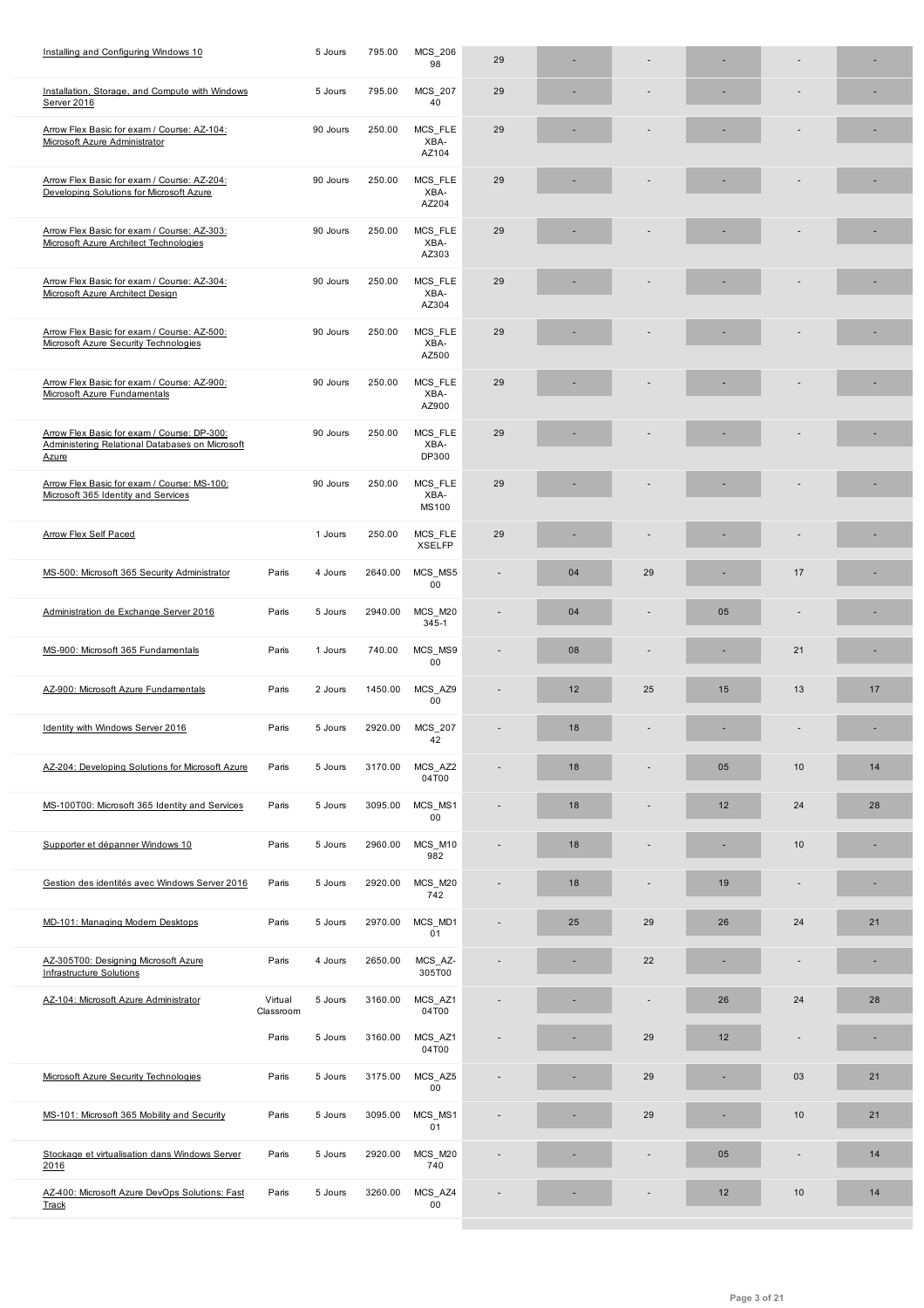| MS-600T00: Building applications and solutions<br>with Microsoft 365 core services | Paris | 5 Jours | 3240.00 | MCS MS6<br>00T00 |  |                          | 19 |                          |    |
|------------------------------------------------------------------------------------|-------|---------|---------|------------------|--|--------------------------|----|--------------------------|----|
| MS-700T00: Managing Microsoft Teams                                                | Paris | 4 Jours | 2570.00 | MCS MS7<br>00    |  | $\overline{\phantom{a}}$ | 19 | $\overline{\phantom{a}}$ | 07 |
| Administering a SQL Database infrastructure                                        | Paris | 5 Jours | 2915.00 | MCS M20<br>764   |  |                          |    | 03                       | 28 |
| Sécuriser Windows Server 2016 new!                                                 | Paris | 5 Jours | 2920.00 | MCS_M20<br>744   |  |                          |    | 10                       |    |
| Analyser les données avec SQL Server Reporting<br>Services new!                    | Paris | 5 Jours | 2930.00 | MCS M10<br>990   |  |                          |    | 24                       |    |
| Développer des applications Web ASP.Net MVC 4                                      | Paris | 5 Jours | 2925.00 | MCS M20<br>486   |  |                          |    | 24                       |    |
| Developping SQL Database                                                           | Paris | 5 Jours | 2915.00 | MCS M20<br>762   |  | $\sim$                   |    | 24                       |    |
| Développer des modèles de données SQL                                              | Paris | 3 Jours | 1850.00 | MCS M20<br>768   |  |                          |    |                          | 02 |
| Performance Tuning et optimisation des bases de<br>données SQL new!                | Paris | 4 Jours | 2490.00 | MCS M10<br>987   |  | ٠                        |    | $\overline{\phantom{a}}$ | 07 |
| Les services réseaux Windows Server 2016                                           | Paris | 5 Jours | 2920.00 | MCS M20<br>741   |  | ٠                        |    |                          | 21 |
| Mettre en oeuvre un Data Warehouse avec SQL<br>Server 2016                         | Paris | 5 Jours | 2920.00 | MCS_M20<br>767   |  |                          |    |                          |    |
|                                                                                    |       |         |         |                  |  |                          |    |                          |    |

## **[Red](�� h t t p s : / / e d u . a r r o w . c o m / f r / t r a i n i n g / c o u r s e - d e t a i l / 4 9 5 9 3 / L e s - s e r v i c e s - r � s e a u x - W i n d o w s - S e r v e r - 2 0 1 6 / F a l s e) Hat**

|                                                                                       | Localisatio<br>$\mathbf n$ | <b>Durée</b> | Prix    | Code de<br><b>cours</b> | Jun                      | Jul | Aug                      | <b>Sep</b> | Oct | <b>Nov</b> |
|---------------------------------------------------------------------------------------|----------------------------|--------------|---------|-------------------------|--------------------------|-----|--------------------------|------------|-----|------------|
| Red Hat JBoss AMQ Administration                                                      |                            | 1 Jours      | 1394.00 | REH AD4<br>40           | 29                       |     |                          |            |     |            |
| Red Hat System Administration I                                                       | Paris                      | 5 Jours      | 2700.00 | <b>REH 124</b>          | $\overline{\phantom{a}}$ | 04  | 08                       |            |     |            |
| Red Hat System Administration II                                                      | Paris                      | 5 Jours      | 3500.00 | <b>REH 134</b>          |                          | 18  | 29                       |            | ٠   | ٠          |
| Cours accéléré RHCSA                                                                  | Paris                      | 5 Jours      | 0.00    | <b>REH 199</b>          | $\overline{\phantom{a}}$ | 25  | $\overline{\phantom{a}}$ | 26         | ٠   |            |
| Introduction to Containers Kubernetes and Red<br>Hat OpenShift                        | Paris                      | 4 Jours      | 2331.00 | REH DO1<br>80           |                          | ٠   | 01                       |            |     |            |
| Red Hat Enterprise Clustering and Storage<br>Management                               | Paris                      | 5 Jours      | 3660.00 | <b>REH 436</b>          |                          |     | 08                       |            |     |            |
| Red Hat OpenShift Administration I                                                    | Paris                      | 4 Jours      | 2200.00 | REH_DO2<br>80           |                          |     | 08                       |            |     |            |
| Red Hat Enterprise Virtualization                                                     | Paris                      | 4 Jours      | 3240.00 | <b>REH 318</b>          | ٠                        | ٠   | 22                       |            |     | ٠          |
| Red Hat OpenStack Administration I: Core<br>Operations for Domain Operators (CL110VT) | Paris                      | 5 Jours      | 2700.00 | REH CL1<br>10VT         |                          | -   | 29                       |            | ٠   |            |
| Redhat Enterprise Performance Tuning                                                  | Paris                      | 10 Jours     | 3240.00 | <b>REH_442</b>          | ٠                        |     |                          | 12         | ٠   |            |
| Red Hat OpenStack Administration                                                      | Paris                      | 5 Jours      | 2800.00 | REH_CL2<br>10           | ٠                        |     | $\overline{\phantom{a}}$ | 12         |     |            |

### **[VMware](https://edu.arrow.com/fr/training/course-detail/7950/Redhat-Enterprise-Performance-Tuning/False)**

|                                                                  | Localisatio<br>$\mathbf n$ | <b>Durée</b> | Prix    | Code de<br>cours         | Jun    | Jul | Aug                      | <b>Sep</b>               | Oct                      | <b>Nov</b> |  |
|------------------------------------------------------------------|----------------------------|--------------|---------|--------------------------|--------|-----|--------------------------|--------------------------|--------------------------|------------|--|
| VMware Horizon 8: Deploy and Manage                              |                            | 5 Jours      | 3440.00 | VMW HD<br>M <sub>8</sub> | 29     | ٠   | $\overline{\phantom{0}}$ | $\overline{\phantom{0}}$ | $\overline{\phantom{a}}$ |            |  |
| VMware NSX-T Data Center: Install, Configure,<br>Manage [V3]     |                            | 5 Jours      | 3440.00 | VMW NS<br>XTICM3         | 29     | -   | $\sim$                   |                          | $\overline{a}$           |            |  |
| VMware NSX SD-WAN by VeloCloud: Deploy and<br>Manage             |                            | 1 Jours      | 0.00    | VMW NS<br><b>XVCDM</b>   | 29     |     | $\sim$                   |                          | $\overline{\phantom{a}}$ |            |  |
| VMware vRealize Automation: Install, Configure,<br>Manage [V8.3] |                            | 5 Jours      | 3440.00 | VMW VR<br>AICM83         | 29     |     | $\sim$                   |                          | $\overline{\phantom{a}}$ |            |  |
|                                                                  | Bezons                     | 5 Jours      | 3440.00 | VMW_VR<br>AICM83         | $\sim$ |     | $\sim$                   | $\overline{\phantom{0}}$ | 10                       |            |  |
|                                                                  |                            |              |         |                          |        |     |                          |                          |                          |            |  |

VMware vSAN: [Management](https://edu.arrow.com/fr/training/course-detail/10225/VMware-vRealize-Automation:-Install,-Configure,-Manage-[V8.3]/False) and Operations [V7] 3 Jours 2070.00 VMW\_VS 29 - - - - -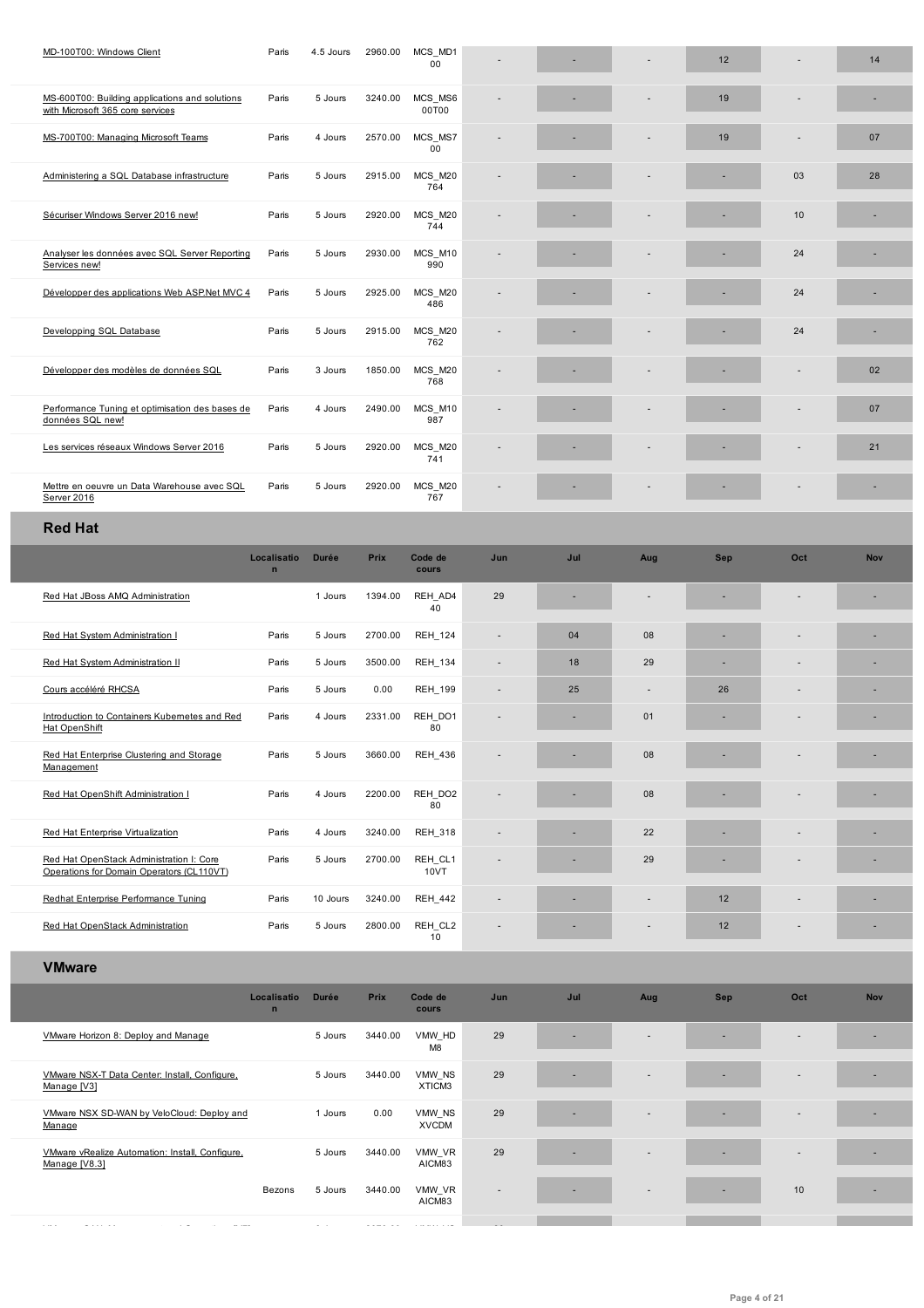| VMware vSphere: Install, Configure, Manage [V7]                                               | Virtual<br>Classroom       | 5 Jours      | 4300.00 | VMW VSI<br>CM7             |     |     |     | 12, 26     | 10, 17                   | 14         |
|-----------------------------------------------------------------------------------------------|----------------------------|--------------|---------|----------------------------|-----|-----|-----|------------|--------------------------|------------|
|                                                                                               |                            | 5 Jours      | 3440.00 | VMW VSI<br>CM7             | 29  |     |     |            |                          |            |
| VMware vSphere: What's New [V6.7 to V7]                                                       | Virtual<br>Classroom       | 3 Jours      | 2070.00 | VMW_VS<br>WN7              |     |     |     | 19         |                          | 28         |
|                                                                                               |                            | 3 Jours      | 2070.00 | VMW VS<br>WN7              | 29  |     |     |            |                          |            |
| VMware Workspace ONE: Deploy and Manage<br>[V21.x]                                            |                            | 5 Jours      | 3440.00 | VMW WS<br>1DM21X           | 29  |     |     |            |                          |            |
| VMware vRealize Operations: Install, Configure,<br>Manage [V8.2]                              |                            | 5 Jours      | 3440.00 | VMW_VR<br>ODOC82           | 29  |     |     |            |                          |            |
| <b>IBM</b>                                                                                    |                            |              |         |                            |     |     |     |            |                          |            |
|                                                                                               | Localisatio<br>$\mathbf n$ | <b>Durée</b> | Prix    | Code de<br>cours           | Jun | Jul | Aug | <b>Sep</b> | Oct                      | <b>Nov</b> |
| Introduction to IBM SPSS Modeler and Data<br>Science (v18.1.1) SPVC                           |                            | 2 Jours      | 600.00  | ZL1_0E00<br>8              | 29  |     |     |            |                          |            |
| Data Science without a Ph.D. Using IBM SPSS<br>Modeler (v18.1.1) SPVC                         |                            | 1 Jours      | 300.00  | ZL1 0E01<br>8              | 29  |     |     |            |                          |            |
| Clustering and Association Modeling Using IBM<br>SPSS Modeler (v18.1.1) SPVC                  |                            | 1 Jours      | 300.00  | ZL1 0E04<br>8              | 29  |     |     |            |                          |            |
| Introduction to IBM SPSS Statistics (v24) SPVC                                                |                            | 2 Jours      | 600.00  | ZL1 0K50<br>5              | 29  |     |     |            |                          |            |
| Introduction to Statistical Analysis Using IBM<br>SPSS Statistics (v24) SPVC                  |                            | 2 Jours      | 600.00  | ZL1 0K51<br>5              | 29  |     |     |            |                          |            |
| Data Management and Manipulation Using IBM<br>SPSS Statistics (v24) SPVC                      |                            | 2 Jours      | 600.00  | ZL1 0K52<br>5              | 29  |     |     |            |                          |            |
| IBM SPSS Statistics Essentials (V25) SPVC                                                     |                            | 2 Jours      | 700.00  | ZL1_0K53<br>Α              | 29  |     |     |            |                          |            |
| IBM SPSS Statistics Essentials (V26) - SPVC                                                   |                            | 2 Jours      | 700.00  | ZL1 0K53<br>в              | 29  |     |     |            |                          |            |
| DB2 Family Fundamentals - eLearning                                                           |                            | 2 Jours      | 380.00  | ZL1_1E03<br>$\mathbf{1}$   | 29  |     |     |            |                          |            |
| DB2 10 Administration Workshop for Linux and<br>Windows                                       |                            | 4 Jours      | 380.00  | ZL1_1L2X<br>3              | 29  |     |     |            |                          |            |
| DB2 10.5 for LUW Advanced Database<br>Administration with DB2 BLU Acceleration -<br>eLearning |                            | 5 Jours      |         | 475.00 ZL1_1L46<br>3       | 29  |     |     |            |                          |            |
| IBM InfoSphere DataStage v11.5 Data Masking<br>eLearning                                      |                            | 0.25 Jours   | 150.00  | ZL1 1M42<br>$\overline{4}$ | 29  |     |     |            |                          |            |
| IBM OpenPages Report Authoring (V7.0) - SPVC                                                  |                            | 4 Jours      | 1200.00 | ZL1_1025<br>$\overline{2}$ | 29  |     |     |            |                          |            |
| IBM OpenPages: Questionnaires (v7.2) eLearning                                                |                            | 1 Jours      | 150.00  | ZL1_1O26<br>5              | 29  |     |     |            |                          |            |
| IBM OpenPages: Role Based Security (v7.3)<br>eLearning                                        |                            | 1 Jours      | 150.00  | ZL1_1O26<br>6              | 29  |     |     |            |                          |            |
| IBM OpenPages: Security Rules (v7.3) eLearning                                                |                            | 1 Jours      | 0.00    | ZL1_1O26<br>$\overline{7}$ | 29  |     |     |            |                          |            |
| IBM OpenPages: Object Types, Fields, and<br>Custom Security (v7.3) eLearning                  |                            | 1 Jours      | 150.00  | ZL1_1O26<br>8              | 29  |     |     |            |                          |            |
| IBM OpenPages: Common Business Processes<br>(v7.0)                                            |                            | 1 Jours      | 95.00   | ZL1_1O28<br>$\mathbf 0$    | 29  |     |     |            |                          |            |
| IBM OpenPages - ORM Business Processes<br>(v7.0)                                              |                            | 1 Jours      | 95.00   | ZL1_1O28<br>$\overline{2}$ | 29  |     |     |            |                          |            |
| IBM OpenPages: Compliance Management (v7.1)                                                   |                            | 1 Jours      | 150.00  | ZL1_1O28<br>$\overline{4}$ | 29  |     |     |            |                          |            |
| IBM OpenPages - Internal Audit Management<br>(v7.1)                                           |                            | 1 Jours      | 95.00   | ZL1_1O28<br>5              | 29  |     |     |            |                          |            |
| Using IBM OpenPages (v7.3) - eLearning                                                        |                            | 1 Jours      | 150.00  | ZL1_1O29                   | 29  | ٠   | ÷   | ٠          | $\overline{\phantom{a}}$ | ×          |

г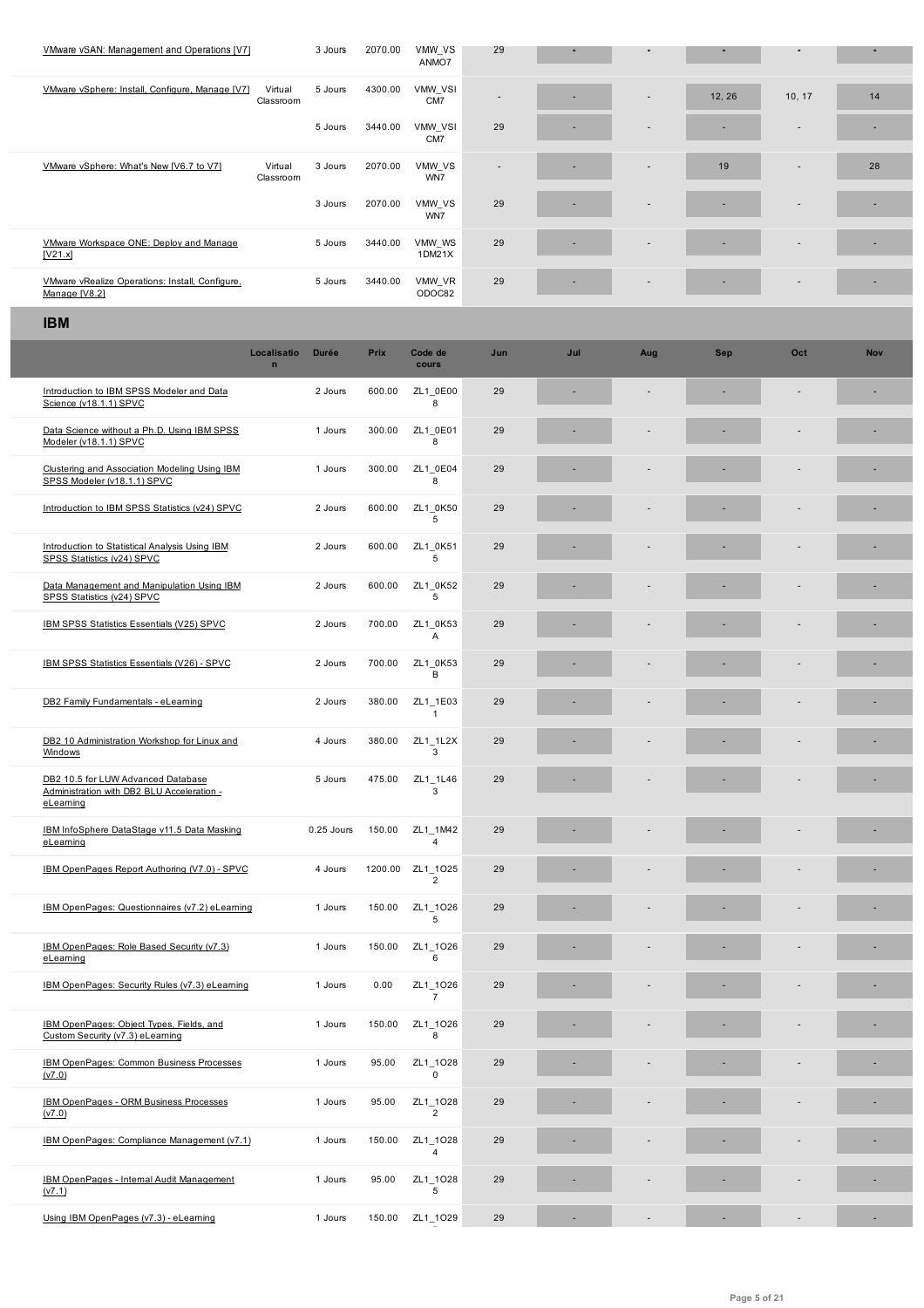| Introduction into the IBM DB2 Analytics<br>Accelerator - Handling Tables - eLearning                         | 0.5 Jours  | 150.00  | ZL1_1V50<br>$\Omega$       | 29 |  |  |  |
|--------------------------------------------------------------------------------------------------------------|------------|---------|----------------------------|----|--|--|--|
| DB2 11 for z/OS Application Programming<br>Workshop                                                          | 3 Jours    | 285.00  | ZL1_1V72<br>$\overline{2}$ | 29 |  |  |  |
| <b>IBM PureData System for Analytics Programming</b><br>and Usage                                            | 4 Jours    | 380.00  | ZL1 1W5<br>85              | 29 |  |  |  |
| <b>BigInsights Analytics for Business Analysts</b>                                                           | 1 Jours    | 95.00   | ZL1 1W6<br>43              | 29 |  |  |  |
| Introduction to Informix Terminology and Data<br>Types (v12.10) eLearning                                    | 0.31 Jours | 150.00  | ZL1 1X10<br>1              | 29 |  |  |  |
| Using InfoSphere MDM Collaborative Edition V10                                                               | 3 Jours    | 285.00  | ZL1 1Z52<br>$\Omega$       | 29 |  |  |  |
| Introduction to InfoSphere Master Data<br>Management V11.3                                                   | 1 Jours    | 95.00   | ZL1_1Z80<br>1              | 29 |  |  |  |
| InfoSphere MDM Architecture V11                                                                              | 3 Jours    | 285.00  | ZL1_1Z82<br>$\mathbf 0$    | 29 |  |  |  |
| SQL Workshop - SPVC                                                                                          | 2 Jours    | 600.00  | ZL1 2E12<br>$\mathbf{1}$   | 29 |  |  |  |
| DB2 SQL for Experienced Users - SPVC                                                                         | 2.5 Jours  | 910.00  | ZL1_2E13<br>$\mathbf{1}$   | 29 |  |  |  |
| Db2 11.1 Administration Workshop for Linux -<br><b>SPVC</b>                                                  | 4 Jours    | 1251.00 | ZL1 2L20<br>$\overline{7}$ | 29 |  |  |  |
| DB2 10.5 Administration Workshop for Windows<br>SPVC                                                         | 4 Jours    | 1200.00 | ZL1 2L23<br>5              | 29 |  |  |  |
| DB2 10.5 for LUW Advanced Database<br>Administration with DB2 BLU Acceleration - SPVC                        | 5 Jours    | 1200.00 | ZL1_2L46<br>3              | 29 |  |  |  |
| Db2 11.1 Advanced Database Administration<br><b>SPVC</b>                                                     | 2 Jours    | 1200.00 | ZL1_2L46<br>$\overline{4}$ | 29 |  |  |  |
| DB2 10 for LUW Quickstart for Experienced<br>Relational DBAs - SPVC                                          | 4 Jours    | 1200.00 | ZL1_2L48<br>5              | 29 |  |  |  |
| Db2 11.1 HADR Workshop SPVC                                                                                  | 1 Jours    | 300.00  | ZL1_2L81<br>0              | 29 |  |  |  |
|                                                                                                              |            |         |                            |    |  |  |  |
| IBM InfoSphere DataStage Essentials (v11.5) -<br><b>SPVC</b>                                                 | 4 Jours    | 1200.00 | ZL1 2M20<br>$\overline{4}$ | 29 |  |  |  |
| IBM InfoSphere QualityStage Essentials V11.5 -<br><b>SPVC</b>                                                | 4 Jours    | 1200.00 | ZL1 2M21<br>3              | 29 |  |  |  |
| IBM InfoSphere Advanced DataStage - Parallel<br>Framework v11.5 SPVC                                         | 3 Jours    | 910.00  | ZL1_2M40<br>4              | 29 |  |  |  |
| IBM InfoSphere Advanced QualityStage V11.5<br><b>SPVC</b>                                                    | 3 Jours    | 1200.00 | ZL1 2M41<br>3              | 29 |  |  |  |
| IBM InfoSphere DataStage v11.5 - Advanced<br>Data Processing - SPVC                                          | 2 Jours    | 600.00  | ZL1 2M42<br>3              | 29 |  |  |  |
| IBM InfoSphere Information Server Administrative<br>Tasks V11.5 - SPVC                                       | 1 Jours    | 300.00  | ZL1_2M51<br>$\mathbf 0$    | 29 |  |  |  |
| IBM InfoSphere DataStage engine Administration<br>for Information Server v11.5 - SPVC                        | 1 Jours    | 325.00  | ZL1 2M52<br>$\pmb{0}$      | 29 |  |  |  |
| <b>IBM InfoSphere Information Governance Catalog</b><br>v11.5.0.2: Building the Catalog SPVC                 | 1 Jours    | 400.00  | ZL1 2M61<br>5              | 29 |  |  |  |
| <b>IBM Stewardship Center for Information Server</b><br>v11.5 SPVC                                           | 1 Jours    | 300.00  | ZL1 2M61<br>8              | 29 |  |  |  |
| IBM InfoSphere Information Governance Catalog<br>v11.5.0.2: Understanding Your Information Assets<br>$-SPVC$ | 1 Jours    | 400.00  | ZL1 2M62<br>5              | 29 |  |  |  |
| IBM Information Analyzer Essentials v 11.5 -<br><b>SPVC</b>                                                  | 4 Jours    | 1040.00 | ZL1_2M80<br>3              | 29 |  |  |  |
| InfoSphere Data Explorer Administrator Training -<br><b>SPVC</b>                                             | 5 Jours    | 1200.00 | ZL1_2W2<br>20              | 29 |  |  |  |
| IBM BigInsights Overview (v4.0) - SPVC                                                                       | 1 Jours    | 300.00  | ZL1_2W6<br>01              | 29 |  |  |  |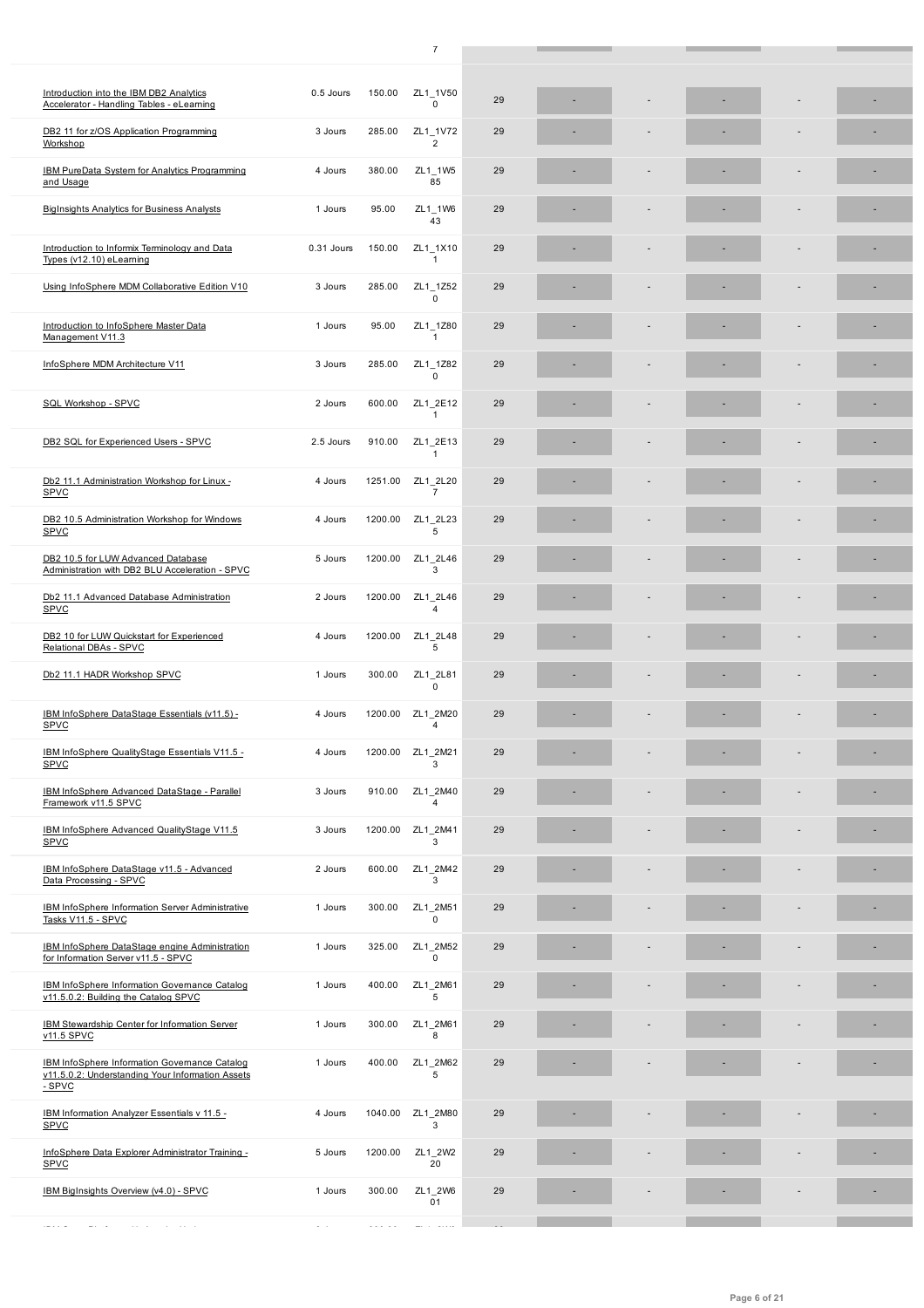| <b>IBM BigInsights Foundation - SPVC</b>                                                                         | 3 Jours    | 910.00  | ZL1 2W6<br>13              | 29 |  |  |  |
|------------------------------------------------------------------------------------------------------------------|------------|---------|----------------------------|----|--|--|--|
| IBM BigSQL for Developers (v5.0) SPVC                                                                            | 1 Jours    | 300.00  | ZL1 2W6<br>34              | 29 |  |  |  |
| BigInsights Analytics for Business Analysts -<br>SPVC                                                            | 1 Jours    | 300.00  | ZL1 2W6<br>43              | 29 |  |  |  |
| IBM BigInsights BigSheets - SPVC                                                                                 | 1 Jours    | 910.00  | ZL1 2W6<br>44              | 29 |  |  |  |
| Programming for IBM InfoSphere Streams V4 with<br>SPL - SPVC                                                     | 4 Jours    | 1200.00 | ZL1 2W7<br>24              | 29 |  |  |  |
| Administration of IBM Streams V4 - SPVC                                                                          | 2 Jours    | 600.00  | ZL1 2W7<br>32              | 29 |  |  |  |
| Informix 11.7 Database Administration - SPVC                                                                     | 4 Jours    | 1200.00 | ZL1 2X22<br>$\overline{2}$ | 29 |  |  |  |
| Informix 12.10 Database Administration SPVC                                                                      | 4 Jours    | 1200.00 | ZL1 2X22<br>3              | 29 |  |  |  |
| Informix 12.10 System Administration SPVC                                                                        | 4 Jours    | 1200.00 | ZL1_2X81<br>3              | 29 |  |  |  |
| Programming with InfoSphere MDM Collaborative<br>Edition - SPVC                                                  | 4 Jours    | 1200.00 | ZL1 2Z54<br>$\mathbf 0$    | 29 |  |  |  |
| InfoSphere MDM Reference Data Management<br>V10 - SPVC                                                           | 2 Jours    | 600.00  | ZL1 2Z67<br>$\Omega$       | 29 |  |  |  |
| InfoSphere MDM Virtual Foundation v11.4 - SPVC                                                                   | 3 Jours    | 910.00  | ZL1 2Z72<br>0              | 29 |  |  |  |
| InfoSphere MDM Architecture V11 - SPVC                                                                           | 3 Jours    | 910.00  | ZL1 2Z82<br>$\mathbf 0$    | 29 |  |  |  |
| InfoSphere MDM Physical Module Algorithms V11<br>- SPVC                                                          | 2 Jours    | 600.00  | ZL1 2Z98<br>$\mathbf{1}$   | 29 |  |  |  |
| IBM Sterling Configure, Price, Quote 9.5 Sterling<br>Configurator Visual Modeler Fundamentals                    | 2 Jours    | 600.00  | ZL1 6F10<br>3              | 29 |  |  |  |
| IBM Sterling Configure, Price, Quote (V9.5)<br>Configuring Item and Pricing                                      | 1 Jours    | 300.00  | ZL1 6F10<br>$\overline{4}$ | 29 |  |  |  |
| <b>IBM XML Essentials</b>                                                                                        | 1 Jours    | 150.00  | ZL1 6S40<br>5              | 29 |  |  |  |
| IBM Sterling B2B Integrator Advanced Business<br><b>Process Modeling</b>                                         | 2 Jours    | 600.00  | ZL1_6S63<br>$\overline{2}$ | 29 |  |  |  |
| IBM Cognos Analytics on IBM Cloud Pak for Data<br>(V2.1.x): Dashboarding and Reporting - eLearning               | 1 Jours    | 0.00    | ZL1_6X13<br>$\overline{7}$ | 29 |  |  |  |
| <b>IBM SPSS Modeler Foundations on IBM Cloud</b><br>Pak for Data (V2.5.x) eLearning                              | 0.75 Jours | 0.00    | ZL1 6X23<br>$\overline{4}$ | 29 |  |  |  |
| IBM Cloud Pak for Data (V2.5.x): Foundations -<br>eLearning                                                      | 0.81 Jours | 140.00  | ZL1 6X23<br>6              | 29 |  |  |  |
| IBM Security Guardium (V11) Foundations                                                                          | 3 Jours    | 0.00    | ZL1_8G10<br>$\mathbf{1}$   | 29 |  |  |  |
| Functional Overview of Health Care Reform in IBM<br>Cúram SPM 6.0.5                                              | 1 Jours    | 95.00   | ZL1_9D43                   | 29 |  |  |  |
| Fundamentals of the IBM Cúram SPM Platform for<br>Business Analysts 6.0.5                                        | 5 Jours    | 1500.00 | ZL1_9D47                   | 29 |  |  |  |
| <b>IBM Cúram Express Rules for Business Analysts</b><br>6.0.5                                                    | 4 Jours    | 1200.00 | ZL1_9D48                   | 29 |  |  |  |
| Fundamentals of IBM Cúram SPM Platform for<br>Developers (ADE) 6.0.5                                             | 5 Jours    | 1500.00 | ZL1_9D49                   | 29 |  |  |  |
| Fundamentals of the IBM Cúram SPM Platform for<br>Developers (Customization) 6.0.5                               | 5 Jours    | 1500.00 | ZL1_9D50                   | 29 |  |  |  |
| IBM Cúram Workflow for Developers 6.0.5                                                                          | 5 Jours    | 1500.00 | ZL1_9D52                   | 29 |  |  |  |
| <b>IBM Cúram SPM Platform Development</b><br>Environment 6.0.5: Expert Arena                                     | 1 Jours    | 300.00  | ZL1_9D53                   | 29 |  |  |  |
| $\label{eq:1.1} \begin{array}{cccccccccc} \cdots & \cdots & \cdots & \cdots & \cdots \end{array}$<br>$\sim$ $ -$ |            |         |                            |    |  |  |  |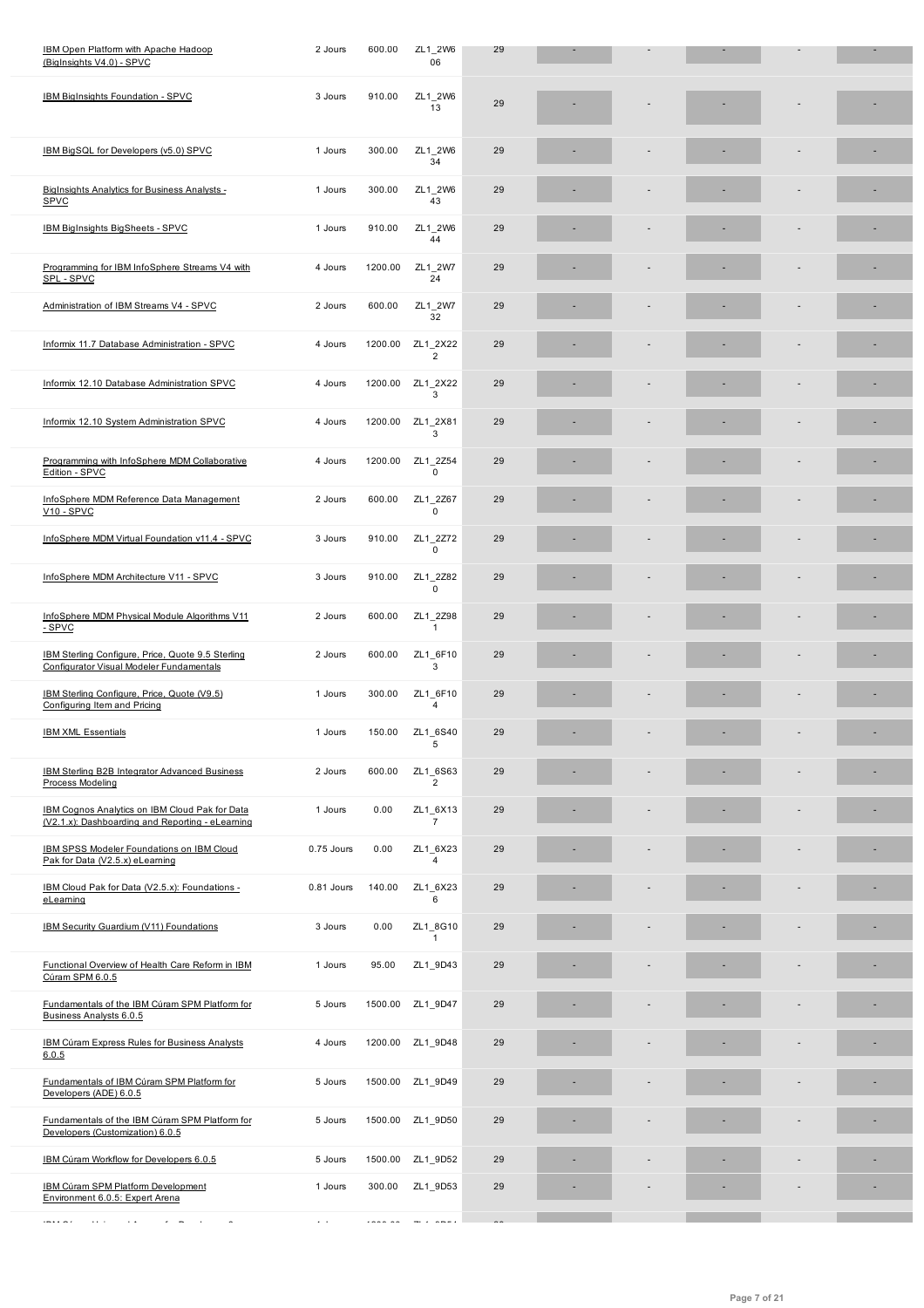| in Antiquit intelligent Exidence Additionally in<br>Developers 6.x               |                      | o oouis    | ອາບ.ບບ  | <u>_____</u>               |                |  |    |    |
|----------------------------------------------------------------------------------|----------------------|------------|---------|----------------------------|----------------|--|----|----|
| IBM Cúram SPM Platform Runtime Environment<br>6.0.5 - Expert Arena               |                      | 1 Jours    | 300.00  | ZL1_9D56                   | 29             |  |    |    |
| Introducing IBM Cúram Universal Access 6.0.5                                     |                      | 1 Jours    | 95.00   | ZL1_9D57                   | 29             |  |    |    |
| Introduction to IBM Cúram Social Program<br>Management 6.0.5 Functional Overview |                      | 1 Jours    | 95.00   | ZL1_9D59                   | 29             |  |    |    |
| IBM Cúram Express Rules for Developers (ADE)<br>6.0.5                            |                      | 3 Jours    | 910.00  | ZL1 9D60                   | 29             |  |    |    |
| <b>IBM Cúram Express Rules for Developers</b><br>(Application Integration) 6.0.5 |                      | 3 Jours    | 910.00  | ZL1_9D61                   | 29             |  |    |    |
| IBM Cúram Social Program Management (SPM)<br>6.x Technical Overview              |                      | 2 Jours    | 0.00    | ZL1_9D63                   | 29             |  |    |    |
| IBM Care Management 6.0 - Functional and<br><b>Technical Overview</b>            |                      | 1 Jours    | 95.00   | ZL1_9D64                   | 29             |  |    |    |
| <b>IBM Cúram Outcome Management for Business</b><br>Analysts 6.x                 |                      | 1.5 Jours  | 450.00  | ZL1_9D65                   | 29             |  |    |    |
| IBM Curam SPM Platform 6.1 New Features                                          |                      | 1 Jours    | 95.00   | ZL1_9D67                   | 29             |  |    |    |
| IBM Cúram SPM 6.1 Integrating Cúram REST<br>APIs                                 |                      | 2 Jours    | 600.00  | ZL1_9D68                   | 29             |  |    |    |
| IBM Cúram SPM Platform 6.2: New Features                                         |                      | 1 Jours    | 95.00   | ZL1_9D69                   | 29             |  |    |    |
| IBM Cúram SPM 7.0: New Features                                                  |                      | 1 Jours    | 150.00  | ZL1 9D71                   | 29             |  | ٠  | ٠  |
| Fundamentals of the IBM Cúram SPM Platform for<br><b>Business Analysts 7.X</b>   |                      | 5 Jours    | 1500.00 | ZL1_9D72                   | 29             |  |    |    |
| IBM Cúram SPM for Developers (ADE) 7.X                                           |                      | 5 Jours    | 1500.00 | ZL1 9D73                   | 29             |  |    |    |
| IBM Cúram SPM for Developers (Customization)<br><u>7.X</u>                       |                      | 5 Jours    | 1500.00 | ZL1_9D74                   | 29             |  |    |    |
| Introduction to IBM Cúram Social Program<br>Management 7.X: Functional Overview  |                      | 0.75 Jours | 0.00    | ZL1_9D75                   | 29             |  |    |    |
| IBM Cúram SPM Development Environment 7.X:<br><b>Expert Arena</b>                |                      | 1 Jours    | 300.00  | ZL1 9D77                   | 29             |  |    |    |
| <b>AIX Basics</b>                                                                |                      | 4 Jours    | 1340.00 | ZL1 AN10<br>D              | 29             |  |    |    |
| PowerVM with PowerVC                                                             |                      | 1 Jours    | 100.00  | ZL1 AN36<br>D              | 29             |  |    |    |
| Overview of BRMS on IBM i                                                        |                      | 1 Jours    | 95.00   | ZL1_AS28<br>W1             | 29             |  |    |    |
| IBM Cognos Workspace: Create Workspaces<br>(V10.2.2)                             |                      | 1 Jours    | 95.00   | ZL1_B5A1<br>$\overline{7}$ | 29             |  |    |    |
| IBM Cognos Workspace Advanced: Introduction<br>(V10.2.2)                         |                      | 1 Jours    | 95.00   | ZL1 B5A8<br>3              | 29             |  |    |    |
| <b>IBM Cognos Workspace Advanced: Intermediate</b><br>(V10.2.2)                  |                      | 1 Jours    | 95.00   | ZL1 B5A8<br>$\overline{4}$ | 29             |  |    |    |
| IBM Cognos BI for Consumers (V10.2.2)                                            |                      | 1 Jours    | 95.00   | ZL1_B5A8<br>8              | 29             |  |    |    |
| IBM Cognos Analytics: Introduction to Authoring<br>$(v11.0)$ eLearning           |                      | 0.63 Jours | 95.00   | ZL1_B602<br>5              | 29             |  |    |    |
| IBM Cognos Analytics for Consumers (v11.0)<br>eLearning                          |                      | 0.25 Jours | 95.00   | ZL1_B608<br>8              | 29             |  |    |    |
| <b>IBM Cognos Analytics - Create Dashboards</b><br>$(v11.0)$ eLearning           |                      | 1 Jours    | 150.00  | ZL1_B608<br>9              | 29             |  |    |    |
| <b>IBM Cognos Analytics - Create Data Modules</b><br>$(v11.0)$ eLearning         |                      | 1 Jours    | 95.00   | ZL1 B609<br>$\overline{0}$ | 29             |  |    |    |
| <b>IBM Cognos Analytics - Departmental</b><br>Administration (v11.0) eLearning   |                      | 0.25 Jours | 95.00   | ZL1 B609<br>$\mathbf{1}$   | 29             |  |    |    |
| An Introduction to the z/OS Environment                                          |                      | 2 Jours    | 300.00  | ZL1_ES05                   | 29             |  |    |    |
|                                                                                  | Virtual<br>Classroom | 2 Jours    | 1580.00 | ZL1_ES05                   | $\blacksquare$ |  | 05 | 07 |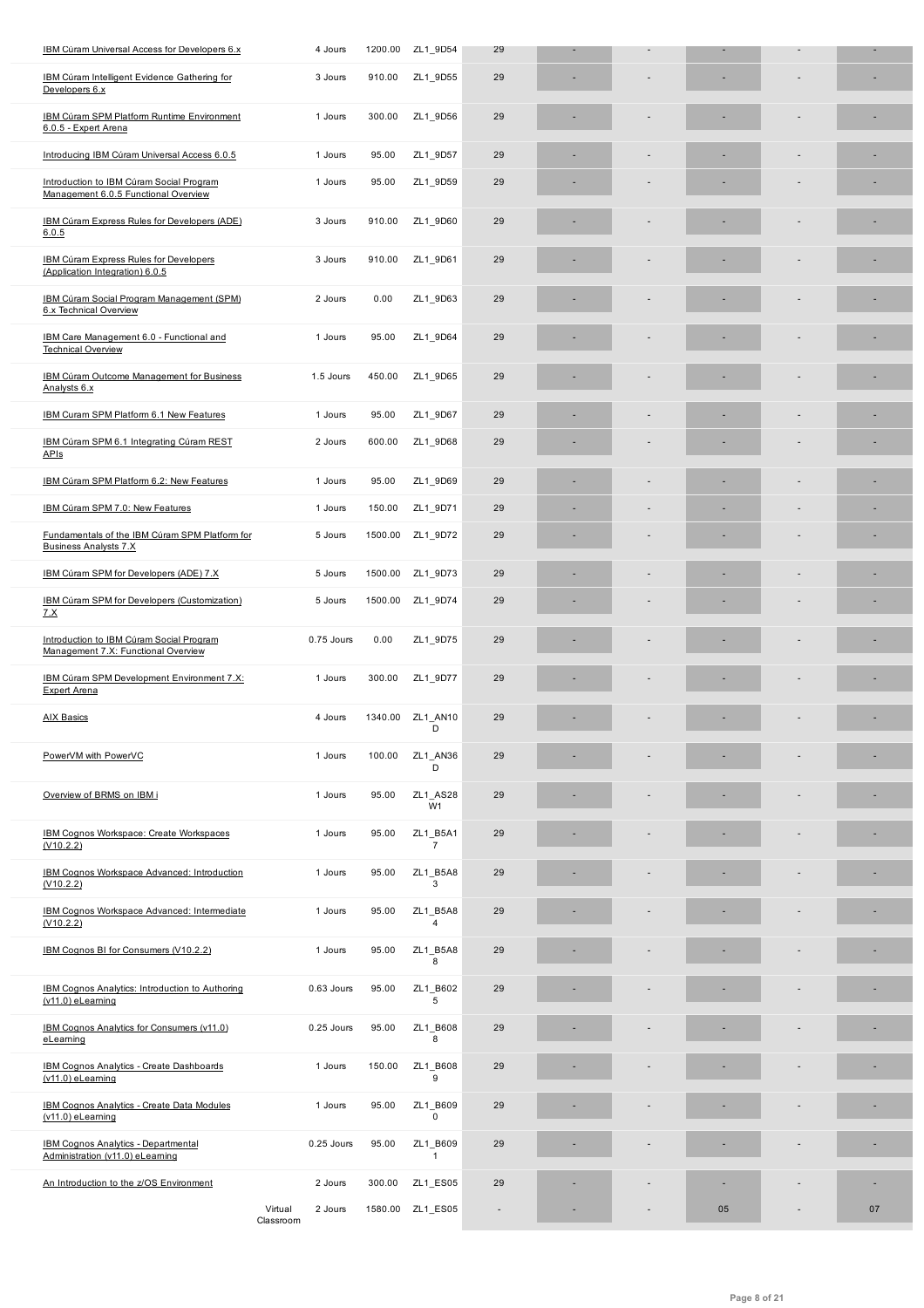| IBM Case Foundation (Formerly FileNet BPM) 5.0<br>- Java API Programming | 4 Jours                         |         | 1200.00 ZL1 F156           | 29 |   |   |    |    |
|--------------------------------------------------------------------------|---------------------------------|---------|----------------------------|----|---|---|----|----|
| IBM Case Manager 5.2 - Customize and Extend<br>the Features              | 3 Jours                         | 910.00  | ZL1 F217                   | 29 |   |   |    |    |
| IBM Case Manager 5.2 - Integrating Case Analytic<br>tools                | 1.5 Jours                       | 600.00  | ZL1 F218                   | 29 |   |   |    |    |
| IBM Case Foundation 5.2.1 - Introduction                                 | 0.5 Jours                       | 300.00  | ZL1 F230                   | 29 |   |   |    |    |
| IBM Case Foundation 5.2.1 - Configure the<br>workflow system             | 1.5 Jours                       | 450.00  | ZL1 F231                   | 29 |   |   |    |    |
| IBM Case Foundation 5.2.1 - Security                                     | 1 Jours                         | 300.00  | ZL1 F232                   | 29 |   |   |    |    |
| IBM Case Foundation 5.2.1 - Maintain the<br><b>Workflow System</b>       | 1 Jours                         | 300.00  | ZL1_F233                   | 29 |   |   |    |    |
| IBM Case Foundation 5.2.1 - Manage Work in<br>Progress                   | 1 Jours                         | 300.00  | ZL1_F234                   | 29 |   |   |    |    |
| IBM Case Foundation 5.2.1 - Component<br>integration                     | 1 Jours                         | 300.00  | ZL1 F236                   | 29 |   |   |    |    |
| IBM Case Foundation 5.2.1 - Workflow application<br>deployment           | 1 Jours                         | 300.00  | ZL1 F237                   | 29 |   |   |    |    |
| IBM Case Foundation 5.2.1: Control Workflow<br>Progress                  | 1 Jours                         | 300.00  | ZL1 F241                   | 29 |   |   |    |    |
| IBM Case Manager 5.2: Solution Building                                  | 3 Jours                         | 910.00  | ZL1 F248                   | 29 |   |   |    |    |
| IBM Datacap 9.0.1: Mobile                                                | 1 Jours                         | 150.00  | ZL1_F250                   | 29 | ٠ |   | ٠  | ٠  |
| IBM Datacap 9.0.1 - Introduction                                         | 1 Jours                         | 300.00  | ZL1_F251                   | 29 | ٠ |   | ÷  | ×  |
| IBM Datacap 9.0.1: FastDoc Local Mode                                    | 1 Jours                         | 300.00  | ZL1_F252                   | 29 | ٠ |   | ×, | ×, |
| IBM Datacap 9.0.1: FastDoc Server Mode                                   | 1 Jours                         | 700.00  | ZL1_F253                   | 29 | ٠ | ٠ | ٠  | ×, |
| IBM Datacap 9.0.1: Datacap Studio                                        | 2 Jours                         | 600.00  | ZL1_F255                   | 29 |   |   |    |    |
| IBM Datacap 9.0.1 - Datacap Configuration                                | 1 Jours                         | 300.00  | ZL1_F256                   | 29 |   |   | ٠  | ٠  |
| IBM Datacap 9.0.1 - Datacap Navigator<br>Configuration                   | 1 Jours                         | 300.00  | ZL1_F257                   | 29 |   |   |    | ×  |
| IBM Datacap 9.0.1 - Administration                                       | 1 Jours                         | 300.00  | ZL1_F258                   | 29 |   |   | ×, | ×, |
| IBM Content Navigator 2.0.3.6 - Box Integration                          | 1 Jours                         | 150.00  | ZL1 F272                   | 29 |   |   | ٠  | ٠  |
| IBM FileNet Content Manager 5.2.1 - Introduction                         | 1 Jours                         | 300.00  | ZL1 F280                   | 29 |   |   |    |    |
| IBM FileNet P8 Platform Essentials (V5.5.x) SPVC                         | 1 Jours                         | 330.00  | ZL1 F280<br>9              | 29 |   |   |    |    |
| IBM FileNet P8 Platform Administration (V5.5.x)<br><b>SPVC</b>           | 5 Jours                         | 1380.00 | ZL1 F281<br>9              | 29 |   |   |    |    |
| <b>IBM FileNet Content Manager 5.2.1 - Security</b>                      | 1 Jours                         | 300.00  | ZL1 F283                   | 29 |   |   |    |    |
| IBM FileNet Content Manager 5.2.1 - Migrate<br><b>Applications</b>       | 1 Jours                         | 300.00  | ZL1_F285                   | 29 |   |   |    |    |
| IBM FileNet Content Manager 5.2.1: Manage<br>Sweep Jobs                  | 1 Jours                         | 300.00  | ZL1_F286                   | 29 |   |   |    |    |
| IBM FileNet Content Manager 5.2.1:<br>Administration                     | 5 Jours                         | 1100.00 | ZL1_F288                   | 29 |   |   |    |    |
|                                                                          | Virtual<br>5 Jours<br>Classroom | 3490.00 | ZL1 F288                   |    |   |   |    | 14 |
| IBM Algorithmics Introduction to Algo Credit<br>Manager (v5.3) SPVC      | 2 Jours                         | 600.00  | ZL1 G306<br>$\overline{4}$ | 29 |   |   |    |    |
| <b>IBM Cloud Object Storage - Implementation and</b><br>Administration   | 2 Jours                         | 670.00  | ZL1_GST<br>11D             | 29 |   |   |    |    |
| IBM Content Manager System Administration 8.4                            | 4 Jours                         | 1200.00 | ZL1_IM52                   | 29 |   |   |    |    |
| IBM Cognos Controller: Develop Application<br>(v10.2/v10.3) - SPVC       | 5 Jours                         | 1500.00 | ZL1_J122<br>$\mathbf{1}$   | 29 |   |   |    |    |
| $\sim$ $\sim$                                                            |                                 |         |                            |    |   |   |    |    |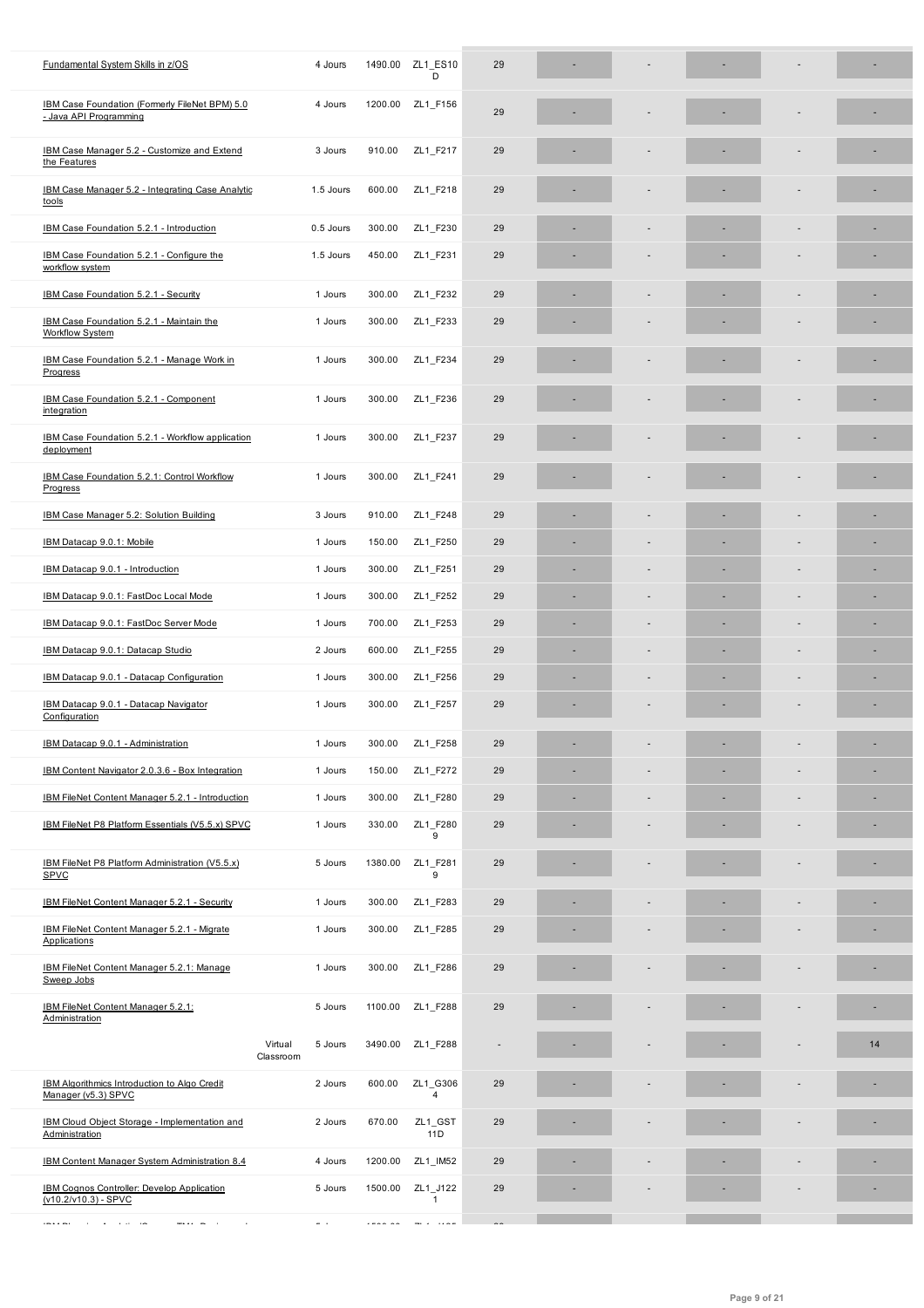| IBM Cognos TM1: Administer the Technical<br>Environment (V10.2) - SPVC                               | 2 Jours | 600.00  | ZL1 J125<br>5              | 29 |  |  |   |
|------------------------------------------------------------------------------------------------------|---------|---------|----------------------------|----|--|--|---|
| IBM Planning Analytics/Cognos TM1: Analyze and<br>Share Data (v10.2) - SPVC                          | 3 Jours | 910.00  | ZL1 J125<br>$\overline{7}$ | 29 |  |  |   |
| IBM Cognos TM1: Create Scorecards (V10.2) -<br><b>SPVC</b>                                           | 1 Jours | 300.00  | ZL1_J125<br>9              | 29 |  |  |   |
| IBM Planning Analytics/Cognos TM1 Design and<br>Develop Models in Architect (V10.2) - SPVC           | 5 Jours | 1500.00 | ZL1_J126<br>1              | 29 |  |  |   |
| <b>IBM Planning Analytics: Design and Develop</b><br>Models in Architect (v2.0) SPVC                 | 5 Jours | 1500.00 | ZL1_J136<br>$\mathbf{1}$   | 29 |  |  |   |
| <b>IBM Cognos Data Manager Build Data Marts with</b><br>Enterprise Data (V10.2) - SPVC               | 5 Jours | 1500.00 | ZL1 J228<br>0              | 29 |  |  | ٠ |
| Overview of IBM Cognos BI (V10.2.2) - SPVC                                                           | 1 Jours | 300.00  | ZL1_J2A0<br>8              | 29 |  |  |   |
| IBM Cognos BI Administration Architecture and<br>Logging (V10.2.2) - SPVC                            | 2 Jours | 910.00  | ZL1 J2A1<br>9              | 29 |  |  |   |
| IBM Cognos Framework Manager Design<br>Metadata Models (V10.2.2) - SPVC                              | 5 Jours | 1500.00 | ZL1_J2A5<br>$\overline{2}$ | 29 |  |  |   |
| IBM Cognos BI Administration (V10.2.2) - SPVC                                                        | 3 Jours | 910.00  | ZL1_J2A5<br>5              | 29 |  |  |   |
| IBM Cognos Report Studio - Authoring<br>Professional Reports Fundamentals (V10.2.2) -<br><b>SPVC</b> | 3 Jours | 910.00  | ZL1 J2A5<br>8              | 29 |  |  |   |
| <b>IBM Cognos Report Studio Author Professional</b><br>Reports Advanced (V10.2.2) - SPVC             | 2 Jours | 600.00  | ZL1_J2A5<br>9              | 29 |  |  |   |
| IBM Cognos Report Studio Author Reports with<br>Multidimensional Data(V10.2.2) - SPVC                | 2 Jours | 600.00  | ZL1_J2A6<br>1              | 29 |  |  |   |
| <b>IBM Cognos Cube Designer Design Dynamic</b><br>Cubes (V10.2.2) - SPVC                             | 2 Jours | 600.00  | ZL1_J2A6<br>3              | 29 |  |  |   |
| <b>IBM Cognos Workspace Advanced Author Self-</b><br>Service Reports (V10.2.2) - SPVC                | 2 Jours | 600.00  | ZL1 J2A8<br>$\mathbf{1}$   | 29 |  |  |   |
| <b>IBM Cognos Transformer Design OLAP Models</b><br>$(v10.2.2) - SPVC$                               | 4 Jours | 1200.00 | ZL1_J2A8<br>$\overline{2}$ | 29 |  |  |   |
| Overview of IBM Cognos Analytics (v11.0) - SPVC                                                      | 1 Jours | 300.00  | ZL1 J400                   | 29 |  |  |   |
| IBM Cognos Analytics: Architecture and Logging<br>(v11.0) SPVC                                       | 2 Jours | 600.00  | ZL1_J401<br>9              | 29 |  |  |   |
| <b>IBM Cognos Analytics - Author Reports with</b><br>Multidimensional Data (V11.0) - SPVC            | 2 Jours | 600.00  | ZL1_J406<br>$\mathbf{1}$   | 29 |  |  |   |
| <b>IBM Cognos Cube Designer - Design Dynamic</b><br>Cubes (v11.0) - SPVC                             | 2 Jours | 600.00  | ZL1_J406<br>3              | 29 |  |  |   |
| <b>IBM Cognos Analytics - Author Active Reports</b><br>$(v11.0) - SPVC$                              | 1 Jours | 300.00  | ZL1_J409<br>8              | 29 |  |  |   |
| <b>IBM Cognos Analytics: Author Reports</b><br>Fundamentals (v11.0.x) French SPVC                    | 3 Jours | 790.00  | ZL1_J415<br>8F             | 29 |  |  |   |
| <b>IBM Cognos Analytics: Author Reports Advanced</b><br>(v11.0.x) French SPVC                        | 2 Jours | 630.00  | ZL1_J415<br>9F             | 29 |  |  |   |
| <b>IBM Cognos Framework Manager: Design</b><br>Metadata Models (v11.1.x) SPVC                        | 4 Jours | 850.00  | ZL1_J425<br>$\overline{2}$ | 29 |  |  |   |
| <b>IBM Cognos Analytics: Author Reports</b><br>Fundamentals (V11.1.x) SPVC                           | 3 Jours | 850.00  | ZL1 J425<br>8              | 29 |  |  |   |
| Create Reports using IBM Cognos Analytics -<br>Reporting - eLearning                                 | 1 Jours | 150.00  | ZL1_K010<br>01             | 29 |  |  |   |
| Extend Report Functionality in IBM Cognos<br>Analytics - Reporting - eLearning                       | 1 Jours | 150.00  | ZL1_K010<br>03             | 29 |  |  |   |
| Create Active Reports using IBM Cognos<br>Analytics - Reporting - eLearning                          | 1 Jours | 150.00  | ZL1 K010<br>06             | 29 |  |  |   |
| $\alpha = \alpha + \alpha + \alpha$                                                                  |         |         |                            |    |  |  |   |

SPVC and the second control of the second control of the second control of the second control of the second control of the second control of the second control of the second control of the second control of the second cont se a construction of the construction of the construction of the construction of the construction of the construction of the construction of the construction of the construction of the construction of the construction of t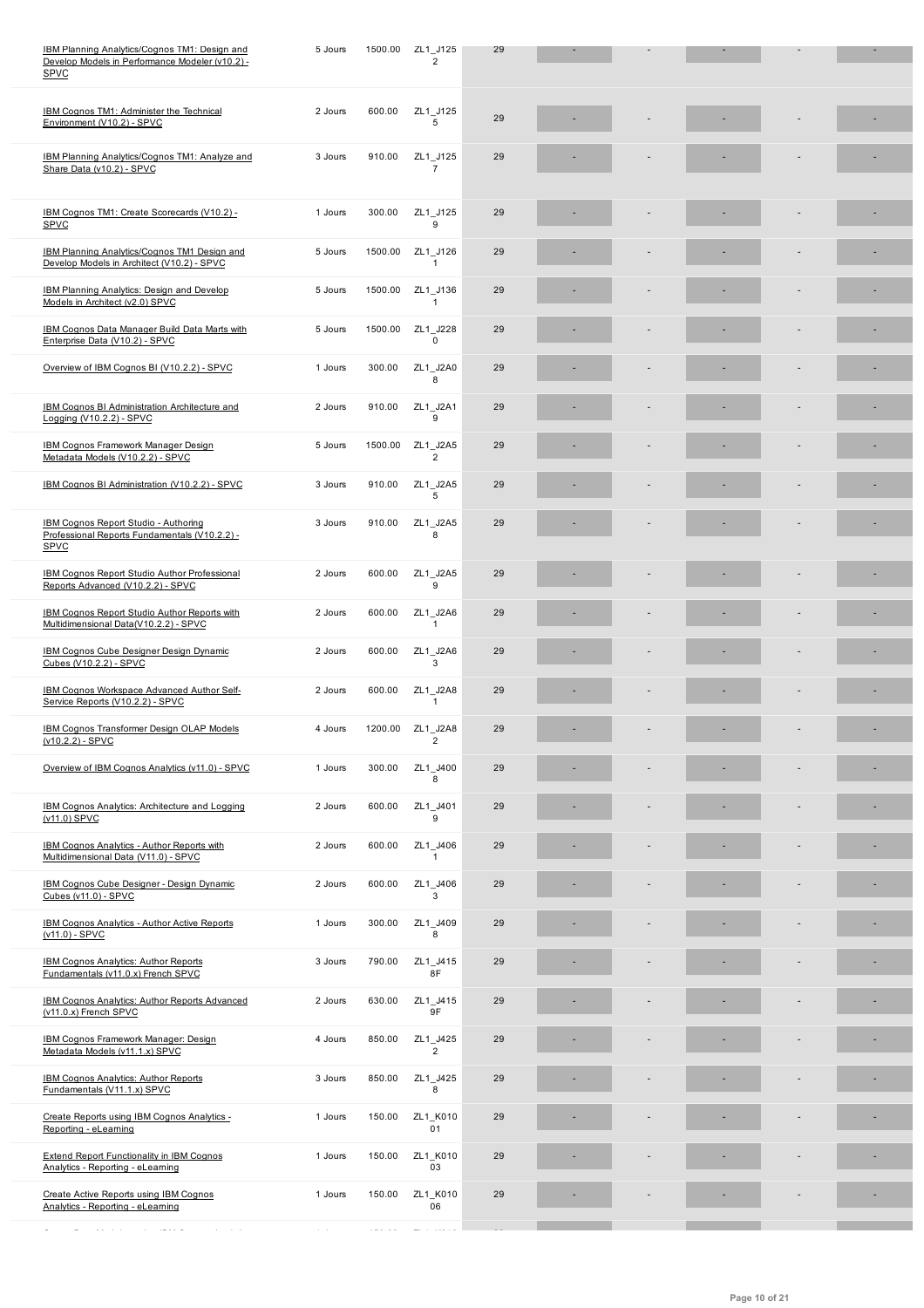|                                                                                                        |            |          |                             | 29 |  |   |  |
|--------------------------------------------------------------------------------------------------------|------------|----------|-----------------------------|----|--|---|--|
| Model for Predictable Results in IBM Cognos<br>Framework Manager - eLearning                           | 1 Jours    | 150.00   | ZL1 K010<br>11              |    |  |   |  |
| Overview of IBM Cognos Analytics - eLearning                                                           | 0.88 Jours | 150.00   | ZL1 K010<br>15              | 29 |  |   |  |
| Analyze Data with IBM Planning Analytics<br>Workspace - eLearning                                      | 1 Jours    | 150.00   | ZL1 K050<br>01              | 29 |  |   |  |
| <b>IBM Planning Analytics: Analyze data with</b><br>Planning Analytics for Microsoft Excel - eLearning | 1 Jours    | 150.00   | ZL1 K050<br>02              | 29 |  |   |  |
| <b>IBM Planning Analytics: Administer the Technical</b><br>Environment - Local - eLearning             | 1 Jours    | 150.00   | ZL1 K050<br>03              | 29 |  |   |  |
| <b>IBM Planning Analytics: Administer the Technical</b><br>Environment - On Cloud - eLearning          | 1 Jours    | 150.00   | ZL1 K050<br>04              | 29 |  |   |  |
| Indexing and Querying an IBM Cloudant<br>Database - eLearning                                          | 0.5 Jours  | 150.00   | ZL1 K100<br>01              | 29 |  |   |  |
| Linux Basics and Installation                                                                          | 4 Jours    | 1340.00  | ZL1 LX02<br>W               | 29 |  |   |  |
| Linux System Administration I - Implementation                                                         | 3 Jours    | 240.00   | ZL1 LX03<br>W <sub>0</sub>  | 29 |  |   |  |
| Linux Jumpstart for UNIX System Administrators                                                         | 4 Jours    | 1340.00  | ZL1 LX15<br>D               | 29 |  | ٠ |  |
| Watson Explorer Foundational Components (v11)<br><b>SPVC</b>                                           | 4 Jours    | 1200.00  | ZL1 0316<br>$\overline{7}$  | 29 |  |   |  |
| Watson Explorer Analytical Components (v11)<br>SPVC                                                    | 4 Jours    | 1200.00  | ZL1 0317<br>$\overline{7}$  | 29 |  |   |  |
| Introduction to IBM i for New Users                                                                    | 1 Jours    | 150.00   | ZL1 OE9<br>8W               | 29 |  |   |  |
| IBM Cognos Planning Explore and Contribute to<br>Plans (V8.4 10.1)                                     | 1 Jours    | 95.00    | ZL1_P810<br>3               | 29 |  |   |  |
| <b>IBM Cognos Integration Server Extract Data From</b><br>Oracle Essbase (V10.2)                       | 1 Jours    | 50.00    | ZL1 P821<br>8               | 29 |  |   |  |
| IBM Cognos TM1: Interact with Data (V10.2)                                                             | 1 Jours    | 95.00    | ZL1 P825<br>3               | 29 |  |   |  |
| IBM Cognos TM1 Work with IBM Cognos Analysis<br>for Microsoft Excel (V10.2)                            | 1 Jours    | 95.00    | ZL1 P825<br>4               | 29 |  |   |  |
| IBM Cognos TM1 Explore Data (V10.2)                                                                    | 1 Jours    | 95.00    | ZL1 P825<br>6               | 29 |  |   |  |
| <b>IBM Cognos Command Center Automation Using</b><br>Plugin Tasks (V10.2)                              | 0.13 Jours | 95.00    | ZL1 P828<br>$\mathbf 0$     | 29 |  |   |  |
| Getting started with Deep Learning by using<br>PowerAl                                                 | 1 Jours    | 100.00   | ZL1_QCC<br>10D              | 29 |  |   |  |
| Move to Cloud with IBM Cloud PowerVC Manager                                                           | 1 Jours    | 100.00   | ZL1_QZC<br>30D              | 29 |  |   |  |
| Storage Area Networking Fundamentals                                                                   | 4 Jours    | 380.00   | ZL1 SN71<br>D               | 29 |  |   |  |
| Foundations of Storage                                                                                 | 1 Jours    | 100.00   | ZL1_SS00<br>D               | 29 |  |   |  |
| IBM DS8880 Family of Storage Systems                                                                   | 1 Jours    | 0.00     | ZL1_SS02<br>DGI             | 29 |  |   |  |
| Introduction to IBM Spectrum Accelerate                                                                | 2 Jours    | 150.00   | ZL1_SSC<br>30D              | 29 |  |   |  |
| Monitoring the IBM Elastic Storage Server                                                              | 1 Jours    | 150.00   | ZL1_SSE<br>11D              | 29 |  |   |  |
| <b>IBM Flash Storage Fundamentals</b>                                                                  | 1 Jours    | 453.00   | ZL1_SSF<br>S <sub>1</sub> W | 29 |  |   |  |
| FlashSystem 9100 Implementation                                                                        | 1 Jours    | 95.00    | ZL1_SSF<br>S5D              | 29 |  |   |  |
| IBM Digital Learning Subscription Data and AI<br><b>Enterprise DLS</b>                                 | 365 Jours  | 12504.00 | ZL1_SUB<br>R004             | 29 |  |   |  |
|                                                                                                        |            |          |                             |    |  |   |  |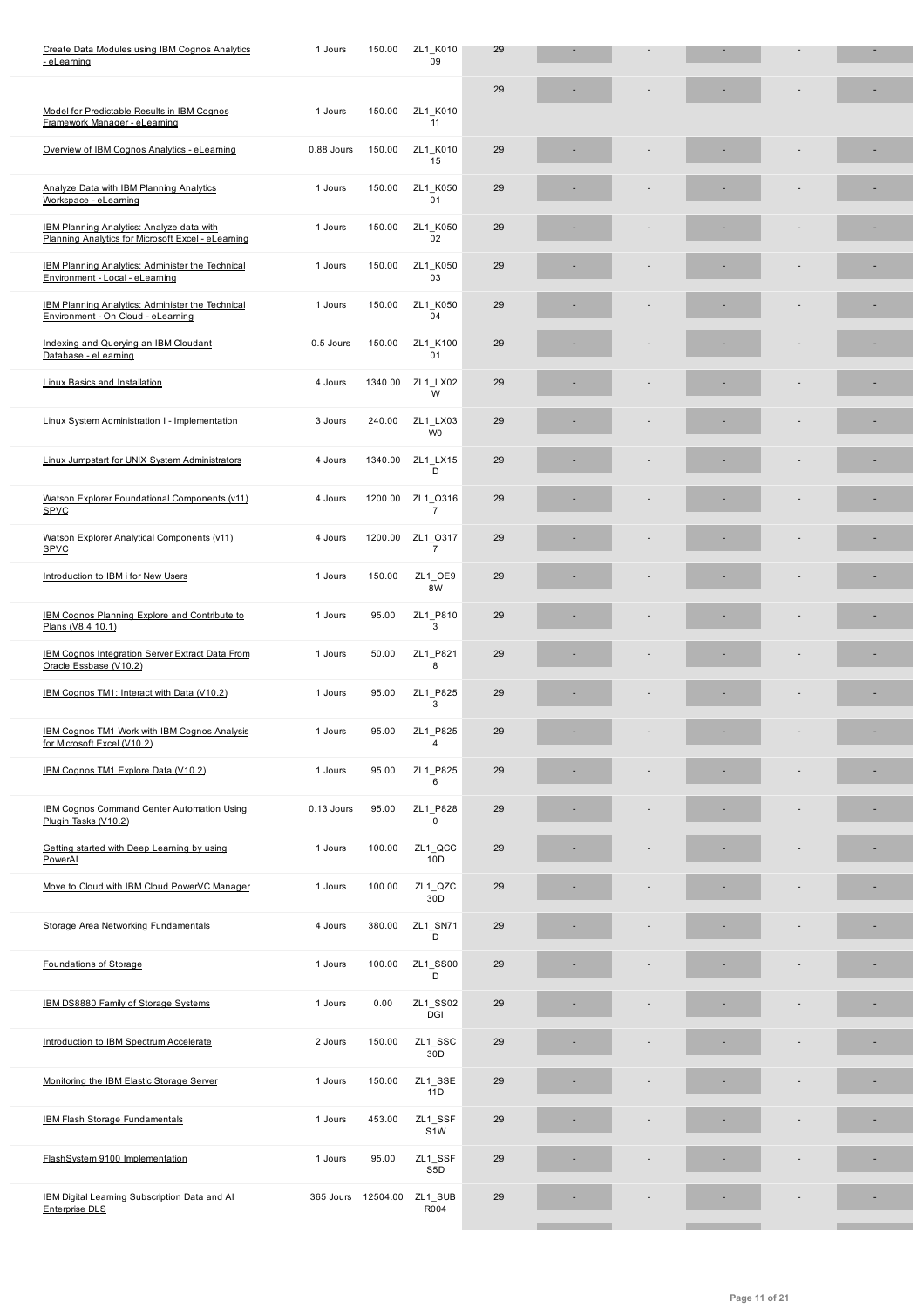|                                                                                    |            |                       |                            | 29 |  |   |   |
|------------------------------------------------------------------------------------|------------|-----------------------|----------------------------|----|--|---|---|
| IBM Learning for Cloud Individual Subscription<br>(Role-based)                     | 365 Jours  | 3590.00               | ZL1 SUB<br>R014            |    |  |   |   |
| IBM Learning for Cloud Enterprise Subscription<br>(Role-based)                     | 365 Jours  | 123400.0<br>$\pmb{0}$ | ZL1_SUB<br>R015            | 29 |  |   |   |
| IBM Operations Analytics Log Analysis 1.3<br>Administration                        | 0.75 Jours | 300.00                | ZL1_TOD<br>30              | 29 |  |   |   |
| IBM Operations Analytics Log Analysis 1.3.2 -<br><b>Differences</b>                | 0.75 Jours | 300.00                | ZL1_TOD<br>35              | 29 |  |   | ۰ |
| Network Performance Insight 1.4 - Fundamentals                                     | 1 Jours    | 300.00                | ZL1_TOD<br>42              | 29 |  |   |   |
| IBM Netcool Operations Insight 1.4 -<br><b>Fundamentals</b>                        | 2 Jours    | 600.00                | ZL1_TOD<br>43              | 29 |  |   |   |
| IBM Tivoli Netcool Configuration Manager 6.4.2<br>Operations and Configuration     | 5 Jours    | 1500.00               | ZL1_TOD<br>44              | 29 |  |   | ۰ |
| IBM Monitoring 8.1.3 - Implementation and<br>Administration (SPVC)                 | 2 Jours    | 600.00                | ZL1_TOD<br>46              | 29 |  |   | ٠ |
| IBM Agent Builder 6.3.4                                                            | 3 Jours    | 910.00                | ZL1_TOD<br>48              | 29 |  | ÷ | ۰ |
| IBM Cloud Pak for Multicloud Management V1.3<br>Administration I                   | 0.75 Jours | 500.00                | ZL1 TOD<br>80              | 29 |  |   |   |
| Tivoli Process Automation Engine 7.5<br><b>Fundamentals</b>                        | 5 Jours    | 1500.00               | ZL1_TOS<br>25              | 29 |  |   |   |
| IBM Maximo Asset Management Scheduler 7.5.1                                        | 1 Jours    | 300.00                | ZL1_TOS<br>36              | 29 |  |   |   |
| IBM SmartCloud Control Desk 7.5 IT Asset<br><b>Management Fundamentals</b>         | 3 Jours    | 910.00                | ZL1_TOS<br>38              | 29 |  |   |   |
| IBM Maximo Asset Management 7.5<br>Fundamentals                                    | 3 Jours    | 910.00                | ZL1_TOS<br>43              | 29 |  |   |   |
| IBM Tivoli Monitoring 6.3 Fundamentals                                             | 3 Jours    | 910.00                | ZL1_TOS<br>57              | 29 |  |   | ۰ |
| IBM Tivoli Monitoring 6.3 for Implementers                                         | 3 Jours    | 910.00                | ZL1_TOS<br>59              | 29 |  |   |   |
| IBM Tivoli Monitoring 6.3 Advanced Administration                                  | 2 Jours    | 600.00                | ZL1_TOS<br>63              | 29 |  |   |   |
| IBM Maximo Asset Configuration Manager 7.5.1                                       | 2 Jours    | 600.00                | ZL1 TOS<br>64              | 29 |  |   |   |
| IBM Maximo Health, Safety and Environment<br>7.5.1                                 | 1.5 Jours  | 450.00                | ZL1_TOS<br>66              | 29 |  |   |   |
| IBM Maximo for Oil and Gas 7.5.1                                                   | 1.5 Jours  | 450.00                | ZL1_TOS<br>67              | 29 |  |   |   |
| Arrow Mainframe Online Learning Library -<br><b>Enterprise Edition</b>             | 285 Jours  | 1600.00               | ZL1 U4M<br>FL <sub>0</sub> | 29 |  |   |   |
| <b>IBM Cloud Pak for Applications - Self-Paced</b><br><b>Technical Exploration</b> | 1 Jours    | 140.00                | ZL1_VW0<br>13              | 29 |  |   |   |
| Essentials of Rational Test Workbench Web UI<br>Tester 9.0                         | 1 Jours    | 95.00                 | ZL1_VW9<br>00              | 29 |  |   |   |
| WebSphere Cast Iron V7 Administration                                              | 1 Jours    | 50.00                 | ZL1_VW9<br>55              | 29 |  |   |   |
| Watson & Cloud Foundations                                                         | 0.03 Jours | 0.00                  | ZL1_W61<br>001T            | 29 |  |   |   |
| <b>Artificial Intelligence Concepts</b>                                            | 0.08 Jours | 0.00                  | ZL1_W68<br>003T            | 29 |  |   |   |
| Developing Applications in IBM Datacap V9.1.7                                      | 4 Jours    | 930.00                | ZL1_WF3<br>18              | 29 |  | ٠ | ۰ |
| WebSphere Application Server V9 Administration                                     | 2.5 Jours  | 750.00                | ZL1_ZA59<br>0              | 29 |  |   |   |
| WebSphere Application Server V8.5.5 Problem<br>Determination                       | 5 Jours    | 1500.00               | ZL1_ZA59<br>$\mathbf{1}$   | 29 |  |   |   |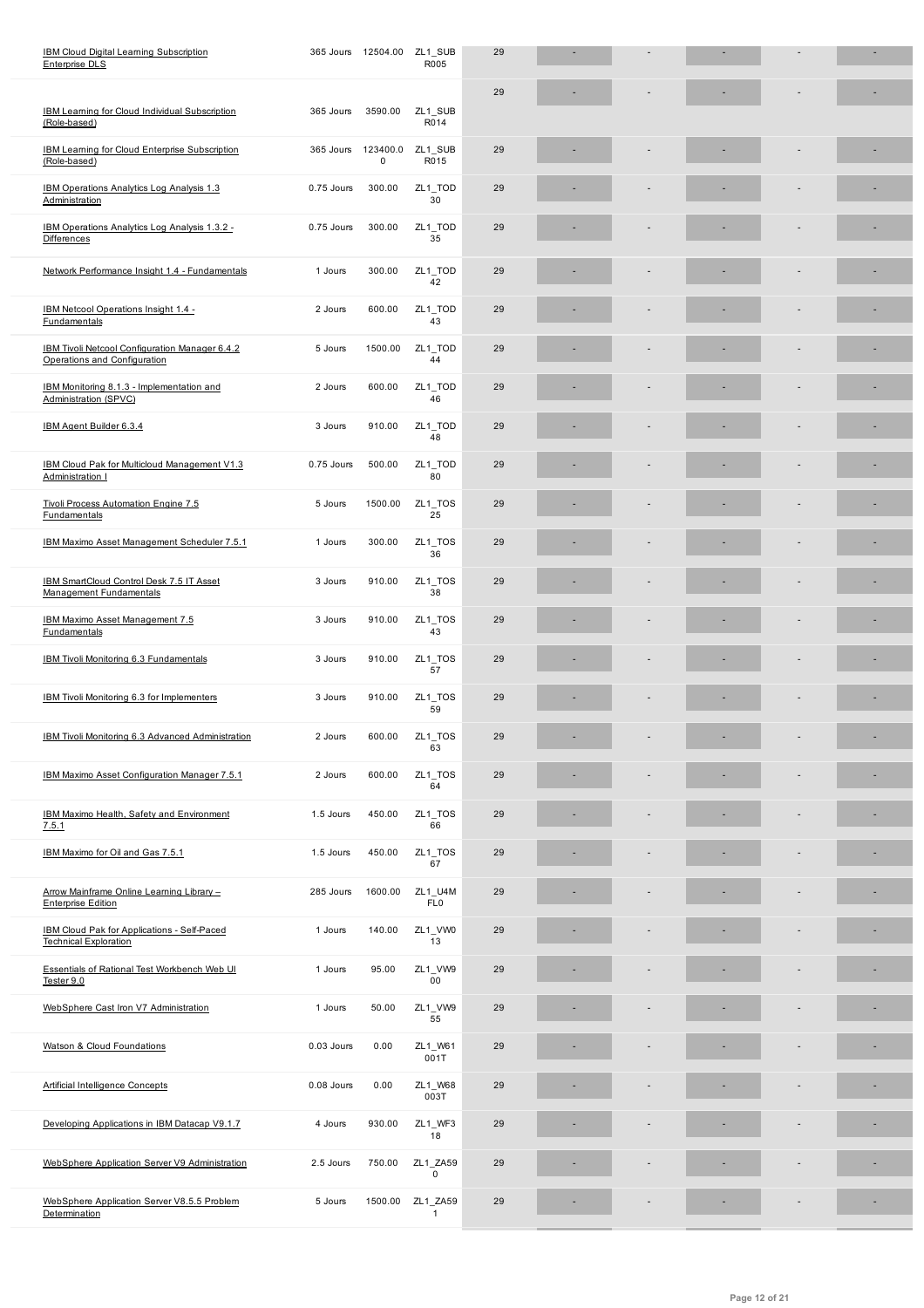| WebSphere Application Server V8.5.5<br>Administration                             | 5 Jours   | 1310.00 | ZL1 ZA85<br>5              | 29 |  |  |   |
|-----------------------------------------------------------------------------------|-----------|---------|----------------------------|----|--|--|---|
| <b>IBM Blueworks Live Account Administration</b>                                  | 0.6 Jours | 300.00  | ZL1 ZB03<br>$\mathbf 0$    | 29 |  |  |   |
| Process Discovery and Modeling in IBM Blueworks<br>Live                           | 0.6 Jours | 300.00  | ZL1 ZB03<br>$\mathbf{1}$   | 29 |  |  |   |
| IBM Cloud Pak for Automation, Installation and<br>Administration                  | 2 Jours   | 690.00  | ZL1 ZB31<br>8              | 29 |  |  |   |
| Developing Rule Solutions in IBM Operational<br>Decision Manager V8.6             | 5 Jours   | 1500.00 | ZL1 ZB39<br>$\mathbf 0$    | 29 |  |  |   |
| Managing Decisions in IBM Operational Decision<br>Manager V8.6                    | 5 Jours   | 1500.00 | ZL1 ZB39<br>$\mathbf{1}$   | 29 |  |  |   |
| Developing Rule Solutions in IBM Operational<br>Decision Manager V8.8             | 5 Jours   | 1500.00 | ZL1 ZB39<br>5              | 29 |  |  |   |
| Developing Solutions with IBM Decision Server<br>Insights V8.8                    | 4 Jours   | 1200.00 | ZL1 ZB39<br>9              | 29 |  |  |   |
| Developing Rule Solutions in IBM Operational<br>Decision Manager V8.9             | 5 Jours   | 1500.00 | ZL1 ZB40<br>$\mathbf 0$    | 29 |  |  |   |
| Managing Decisions in IBM Operational Decision<br>Manager V8.9                    | 5 Jours   | 1500.00 | ZL1 ZB40<br>$\mathbf{1}$   | 29 |  |  | ۰ |
| Automating Tasks Using IBM Robotic Process<br>Automation with Automation Anywhere | 5 Jours   | 1500.00 | ZL1 ZB50<br>$\mathbf{1}$   | 29 |  |  | ٠ |
| Developing Applications for IBM WebSphere<br>Enterprise Service Bus V7            | 5 Jours   | 1500.00 | ZL1 ZB71<br>3              | 29 |  |  |   |
| WebSphere Enterprise Service Bus V7.0<br>Administration                           | 3 Jours   | 910.00  | ZL1 ZB72<br>3              | 29 |  |  |   |
| Developing Applications for IBM WebSphere<br>Enterprise Service Bus V7.5          | 5 Jours   | 1500.00 | ZL1 ZB75<br>3              | 29 |  |  |   |
| <b>Business Analysis for Agile BPM Process</b><br>Transformation                  | 3 Jours   | 910.00  | ZL1 ZB82<br>5              | 29 |  |  |   |
| Developing Applications in IBM Business Process<br>Manager Advanced V8 - I        | 5 Jours   | 1750.00 | ZL1 ZB85<br>$\mathbf{1}$   | 29 |  |  |   |
| Administration of IBM Business Process Manager<br>Advanced V8.5.7                 | 5 Jours   | 1750.00 | ZI1 ZB87<br>$\mathbf{1}$   | 29 |  |  | ٠ |
| Developing Applications with IBM Business<br>Monitor V8.5.5                       | 3 Jours   | 910.00  | ZL1 ZB89                   | 29 |  |  |   |
| IBM App Connect Enterprise V11 Essentials (with<br>lab)                           | 2 Jours   | 590.00  | ZL1 ZD01<br>3              | 29 |  |  |   |
| Creating, Publishing, and Securing APIs with IBM<br><b>API Connect</b>            | 4 Jours   | 1200.00 | ZL1 ZD50<br>8              | 29 |  |  |   |
| Accelerate, Secure and Integrate with IBM<br>DataPower V7.1                       | 5 Jours   | 1500.00 | ZL1 ZE71<br>$\mathbf{1}$   | 29 |  |  |   |
| <b>Essentials of Service Development for IBM</b><br>DataPower Gateway V7.5        | 2.5 Jours | 900.00  | ZL1 ZE75<br>$\mathbf{1}$   | 29 |  |  |   |
| Supporting REST and JOSE in IBM DataPower<br>Gateway V7.5                         | 1 Jours   | 300.00  | ZL1_ZE75<br>$\overline{2}$ | 29 |  |  |   |
| AAA, OAuth, and OIDC in IBM DataPower V7.5                                        | 1 Jours   | 450.00  | ZL1 ZE75<br>3              | 29 |  |  |   |
| Web Services Support in IBM DataPower V7.5                                        | 1 Jours   | 300.00  | ZL1 ZE75<br>4              | 29 |  |  |   |
| Administration of IBM DataPower Gateway V7.6                                      | 2.5 Jours | 1200.00 | ZL1 ZE76<br>1              | 29 |  |  |   |
| IBM MQ V9 Managed File Transfer Concepts,<br>Use, and Administration              | 2 Jours   | 600.00  | ZL1 ZM00<br>3              | 29 |  |  |   |
| Technical Introduction to IBM MQ                                                  | 1 Jours   | 300.00  | ZL1 ZM10<br>3              | 29 |  |  |   |
| IBM MQ V9 System Administration (using<br>Windows for labs)                       | 4 Jours   | 1200.00 | $ZL1$ _ZM15<br>3           | 29 |  |  |   |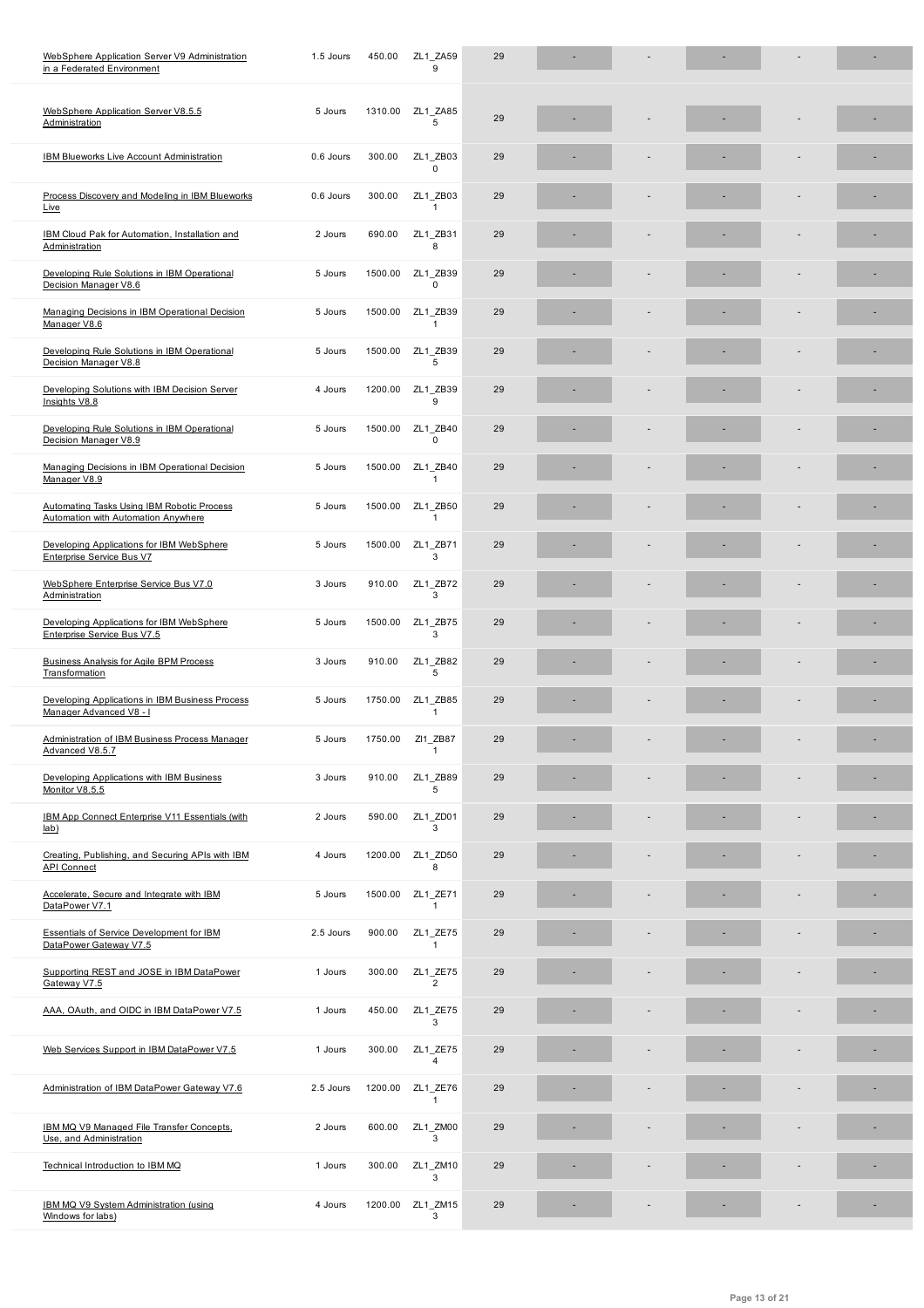| IBM MQ V9 Advanced System Administration<br>(Distributed)                                          | 4 Jours    | 1200.00 | ZL1 ZM21<br>3                | 29 |                          |                                 |  |
|----------------------------------------------------------------------------------------------------|------------|---------|------------------------------|----|--------------------------|---------------------------------|--|
| IBM MQ V9 Application Development (Windows<br>Labs)                                                | 3 Jours    | 910.00  | ZL1 ZM51<br>3                | 29 |                          |                                 |  |
| IBM Integration Bus V10 System Administration                                                      | 5 Jours    | 1500.00 | ZL1 ZM64<br>6                | 29 |                          |                                 |  |
| IBM Integration Bus V10 Application Development<br>T                                               | 5 Jours    | 1500.00 | ZL1 ZM66<br>6                | 29 |                          |                                 |  |
| IBM Integration Bus V10 Application Development<br>Ш                                               | 4 Jours    | 1200.00 | ZL1 ZM67<br>6                | 29 |                          |                                 |  |
| Design Application Deployment with IBM<br>UrbanCode Deploy                                         | 1 Jours    | 300.00  | ZL1_ZQ41<br>0                | 29 |                          |                                 |  |
| Design and Deploy Full-Stack Cloud Environments<br>with IBM UrbanCode Deploy                       | 1 Jours    | 300.00  | ZL1_ZQ41<br>$\mathbf{1}$     | 29 |                          |                                 |  |
| Agile Planning and Tracking with IBM CLM V6                                                        | 2 Jours    | 600.00  | ZL1 ZS60<br>0                | 29 |                          |                                 |  |
| Associate Administrator of IBM Cloud Pak for<br>Data: Learning Path Overview                       | 0.13 Jours | 0.00    | ZL1_6XB1<br>00               | 29 |                          |                                 |  |
| Overview of IBM Cloud Pak for Data - eLearning                                                     | 0.25 Jours | 0.00    | ZL1_6XB1<br>01               | 29 |                          |                                 |  |
| Associate Solution Architect of IBM Cloud Pak for<br>Data: Learning Path Overview                  | 0.13 Jours | 0.00    | ZL1 6XB1<br>02               | 29 |                          |                                 |  |
| Overview of IBM Cloud Pak for Data for<br>Administrators                                           | 0.31 Jours | 0.00    | ZL1_6XB1<br>03               | 29 |                          |                                 |  |
| Introduction to Kubernetes and Red Hat<br>OpenShift Container Platform                             | 0.19 Jours | 0.00    | ZL1_6XB1<br>05               | 29 |                          |                                 |  |
| Agile Service Manager 1.1.8 Administration                                                         | 0.63 Jours | 490.00  | ZL1 TOD<br>69                | 29 |                          |                                 |  |
| Al FactSheets for Transparency and Governance                                                      | 0.38 Jours | 130.00  | ZL1 W711<br>0                | 29 |                          |                                 |  |
| Al Explainability 360 for Explainable AI and ML                                                    | 0.38 Jours | 130.00  | ZL1 W711<br>$\overline{7}$   | 29 |                          |                                 |  |
| IBM Spectrum Control and IBM Storage Insights<br>Implementation and Lab Access                     | 0.5 Jours  | 410.00  | ZL1_SSC<br>15                | 29 |                          |                                 |  |
| Build an IBM Case Manager Solution (V5.3.2)<br><b>SPVC</b>                                         | 1 Jours    | 490.00  | ZL1 F291<br>9                | 29 |                          |                                 |  |
| IBM Case Manager: Configure Security (v5.3.2)<br>SPVC                                              | 1 Jours    | 490.00  | ZL1 F292<br>9                | 29 |                          |                                 |  |
| Customize the IBM Case Manager Client User<br>Interface (V5.3.2) SPVC                              | 1 Jours    | 490.00  | ZL1 F294<br>9                | 29 |                          |                                 |  |
| IBM Cognos Analytics: Dashboard Essentials<br>(V11.1.x)                                            | 0.5 Jours  | 115.00  | ZL1 B628<br>9                | 29 |                          |                                 |  |
| <b>AIX Basics</b>                                                                                  | 1.63 Jours | 990.00  | ZL1 AN10<br>D <sub>1</sub> D | 29 |                          |                                 |  |
| <b>Automating Tasks Using IBM Robotic Process</b><br>Automation with Automation Anywhere           | 5 Jours    | 1640.00 | ZL1 ZB50<br>$\overline{2}$   | 29 |                          |                                 |  |
| IBM Cognos Analytics on IBM Cloud Pak for Data<br>(V2.5.x): Dashboarding and Reporting - eLearning | 0.88 Jours | 140.00  | ZL1_6X23<br>$\overline{7}$   | 29 |                          |                                 |  |
| <b>IBM Learning for Automation Individual</b><br>Subscription                                      | 365 Jours  | 2400.00 | ZL1_SUB<br>R021              | 29 |                          |                                 |  |
| IBM Learning for Data and AI Individual<br>Subscription                                            | 365 Jours  | 2400.00 | ZL1_SUB<br>R022              | 29 |                          |                                 |  |
| IBM Cloud Pak for Data (V3.5.x): Foundations -<br>eLeaming                                         | 0.81 Jours | 115.00  | ZL1 6X43<br>6                | 29 |                          |                                 |  |
| Overview of IBM Cloud Pak for Data for Solution<br>Architects                                      | 0.06 Jours | 0.00    | ZL1 6XB1<br>04               | 29 |                          |                                 |  |
| IBM Solution for Child Welfare - Modules                                                           | 0.38 Jours | 115.00  | ZL1_9D85                     | 29 | $\overline{\phantom{a}}$ | $\centering \label{eq:reduced}$ |  |
|                                                                                                    |            |         |                              |    |                          |                                 |  |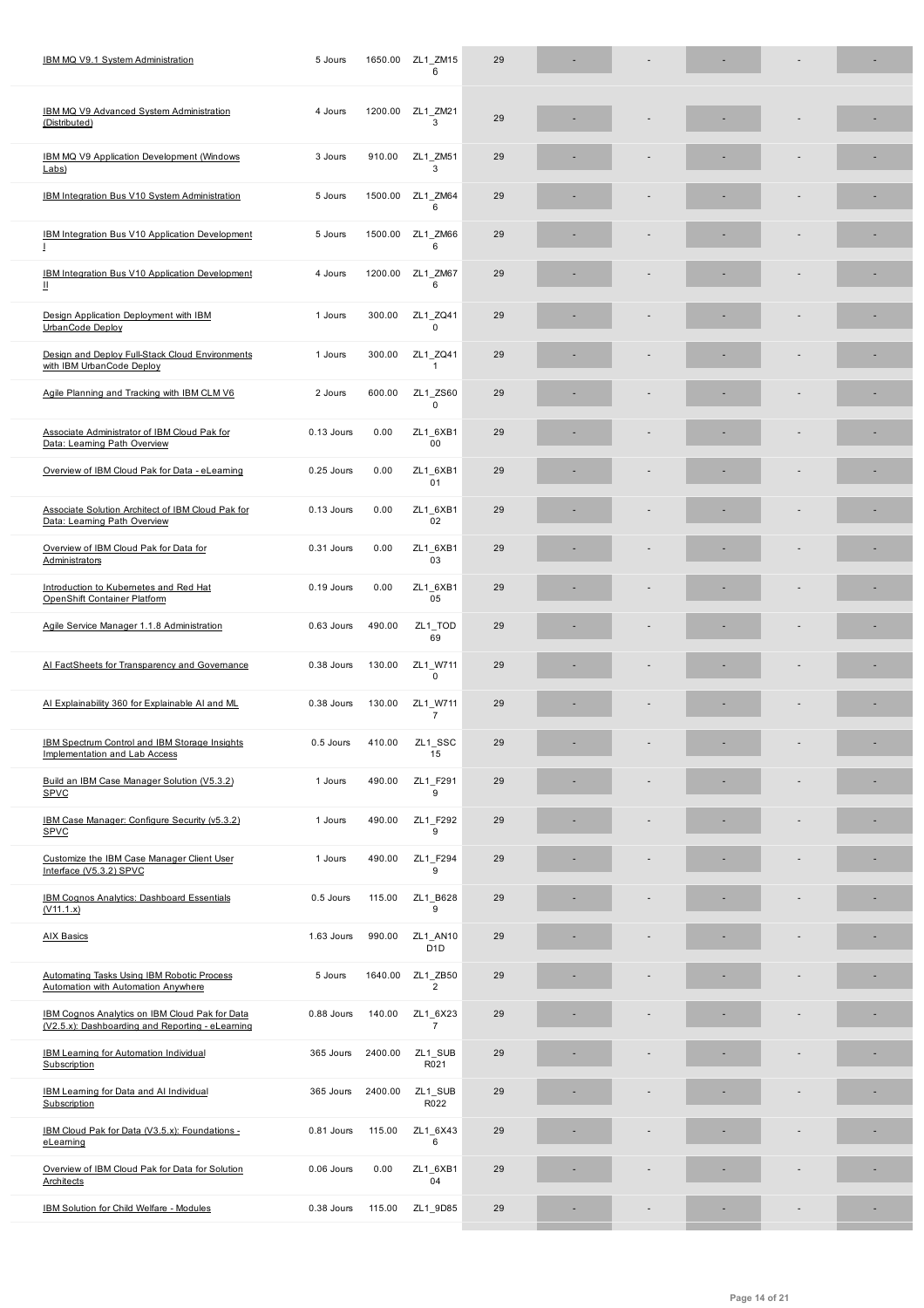|                                                                                       |            |         |                             | 29 |  |  |    |
|---------------------------------------------------------------------------------------|------------|---------|-----------------------------|----|--|--|----|
| Linux System Administration with IBM Power<br>Systems                                 | 2 Jours    | 1090.00 | ZL1 QZD<br>32D              |    |  |  |    |
| Private Cloud Management on IBM Power<br>Systems                                      | 2 Jours    | 1090.00 | ZL1_QZD<br>33D              | 29 |  |  |    |
| Monitoring the IBM Elastic Storage System                                             | 1 Jours    | 130.00  | ZL1_SSE<br>12D              | 29 |  |  |    |
| Using Agile Service Manager 1.1.8                                                     | 2 Jours    | 890.00  | ZL1_TOD<br>68               | 29 |  |  | E. |
| Application Migration and Modernization with IBM<br>WebSphere Hybrid Edition          | 0.6 Jours  | 130.00  | ZL1_VW0<br>14               | 29 |  |  |    |
| The AI Ladder: A Framework for Deploying AI in<br>your Enterprise                     | 0.3 Jours  | 0.00    | ZL1_W71<br>00               | 29 |  |  |    |
| <b>Exploratory Data Analysis for Machine Learning</b>                                 | 1 Jours    | 130.00  | ZL1_W71<br>01               | 29 |  |  |    |
| <b>Supervised Learning: Regression</b>                                                | 1.38 Jours | 130.00  | ZL1_W71<br>02               | 29 |  |  |    |
| Supervised Learning: Classification                                                   | 1.38 Jours | 130.00  | ZL1_W71<br>03               | 29 |  |  |    |
| Deep Learning and Reinforcement Learning                                              | 1.75 Jours | 130.00  | ZL1 W71<br>05               | 29 |  |  | E. |
| Specialized Models: Time Series and Survival<br>Analysis                              | 1.38 Jours | 130.00  | ZL1_W71<br>06               | 29 |  |  | ۰  |
| What is Conversational AI?                                                            | 0.63 Jours | 130.00  | ZL1_W71<br>07               | 29 |  |  | E. |
| What is Natural Language Processing (NLP)?                                            | 0.56 Jours | 130.00  | ZL1 W71<br>08               | 29 |  |  |    |
| Reducing Unfair Bias in Machine Learning                                              | 0.5 Jours  | 130.00  | ZL1_W71<br>09               | 29 |  |  |    |
| IBM Cognos Analytics: Enterprise Administration<br>(V11.1.x) SPVC                     | 2 Jours    | 680.00  | ZL1_J425<br>5               | 29 |  |  |    |
| IBM Maximo 7.6 bootcamp series - Introduction                                         | 0.31 Jours | 233.00  | ZL1 MAX<br>4302             | 29 |  |  |    |
| IBM Maximo 7.6 bootcamp series: Setting up core<br>data part 1                        | 0.44 Jours | 266.00  | ZL1_MAX<br>4303             | 29 |  |  |    |
| IBM Maximo 7.6 bootcamp series: Setting up core<br>data part 2                        | 0.38 Jours | 249.00  | ZL1_MAX<br>4304             | 29 |  |  | ٠  |
| IBM Maximo 7.6 bootcamp series: Items, assets<br>and purchasing                       | 0.63 Jours | 315.00  | ZL1_MAX<br>4305             | 29 |  |  |    |
| IBM Maximo 7.6 bootcamp series: Work<br>management                                    | 0.75 Jours | 348.00  | ZL1_MAX<br>4306             | 29 |  |  |    |
| IBM Maximo 7.6 bootcamp series: Work Centers,<br>tools and tasks                      | 0.38 Jours | 348.00  | ZL1_MAX<br>4307             | 29 |  |  |    |
| IBM Maximo 7.6 bootcamp series: Workflows and<br>troubleshooting                      | 0.5 Jours  | 282.00  | ZL1_MAX<br>4308             | 29 |  |  |    |
| IBM Maximo 7.6 bootcamp series: Automation<br>scripting and the integration framework | 0.44 Jours | 249.00  | ZL1_MAX<br>4309             | 29 |  |  |    |
| IBM Maximo 7.6 bootcamp series: UI<br>customizations                                  | 0.81 Jours | 348.00  | ZL1_MAX<br>4310             | 29 |  |  |    |
| IBM QRadar SIEM Foundations - Self-Paced<br>Virtual Course (SPVC)                     | 3 Jours    | 1167.00 | ZL1_BQ1<br>04X              | 29 |  |  |    |
| Introduction to Storage (Digital Course)                                              | 2 Jours    | 0.00    | ZL1_SS01<br>D               | 29 |  |  |    |
| <b>IBM FlashSystem Fundamentals</b>                                                   | 1 Jours    | 0.00    | ZL1_SSF<br>S <sub>1</sub> D | 29 |  |  |    |
| IBM Tivoli Netcool/OMNIbus 8.1 User (SPVC)                                            | 1 Jours    | 365.00  | ZL1_TOD<br>27GI             | 29 |  |  |    |
| Getting started with IBM Maximo Asset<br>Performance Management v2                    | 0.63 Jours | 0.00    | ZL1_MAX<br>4311             | 29 |  |  |    |
|                                                                                       |            |         |                             |    |  |  |    |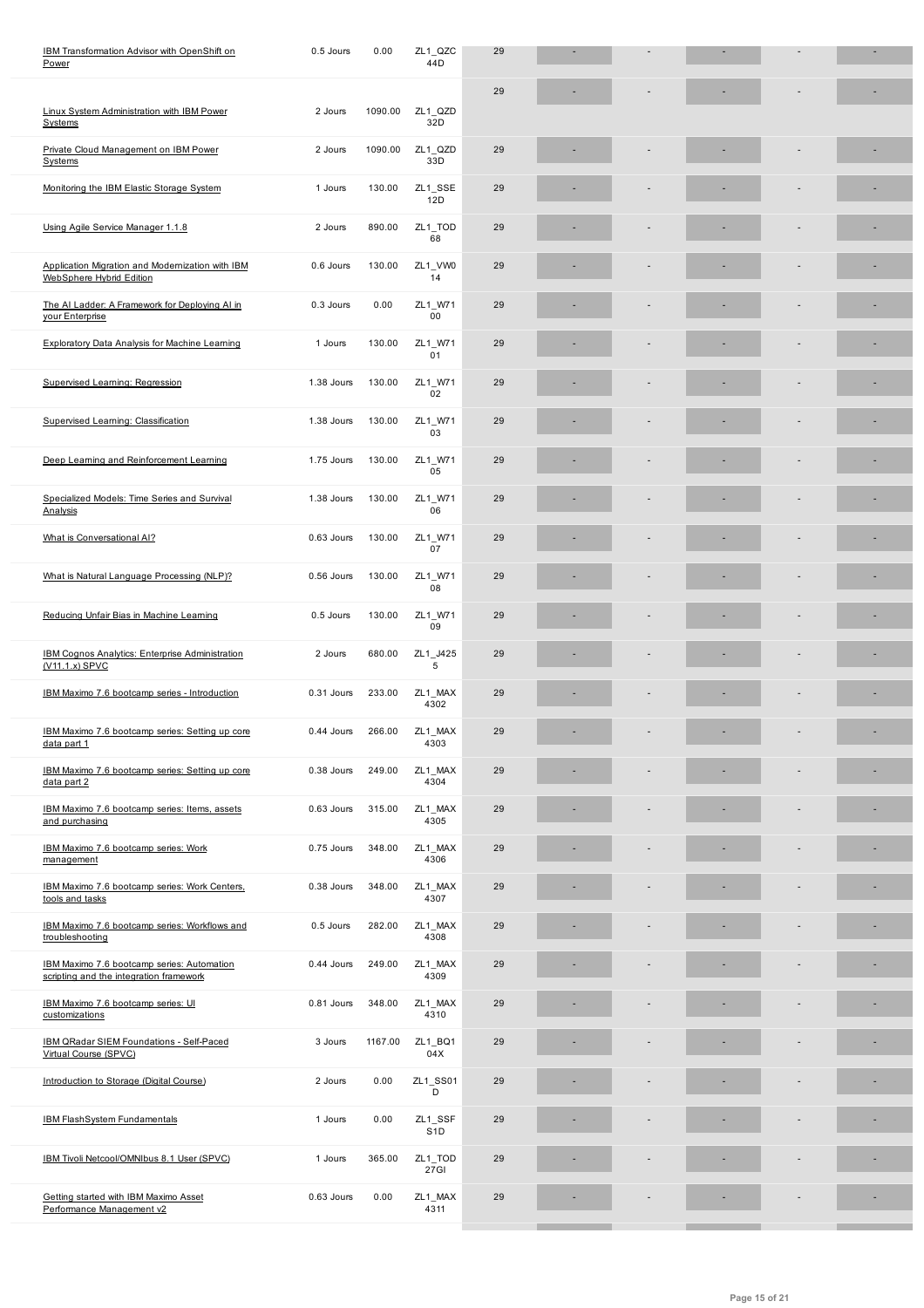|                                                                                                     |                      |            |         |                            | 29 |    |    |    |    |    |
|-----------------------------------------------------------------------------------------------------|----------------------|------------|---------|----------------------------|----|----|----|----|----|----|
| <b>Fundamentals of IBM Operational Decision</b><br>Manager                                          |                      | 1 Jours    | 0.00    | ZL1 ZB40<br>9              |    |    |    |    |    |    |
| Fundamentals of IBM Robotic Process<br>Automation                                                   |                      | 1 Jours    | 0.00    | ZL1 ZB50<br>5              | 29 |    |    |    |    |    |
| <b>Fundamentals of IBM Business Automation</b><br>Workflow: Developing Workflow Solutions           |                      | 1 Jours    | 0.00    | ZL1_ZB83<br>$\overline{7}$ | 29 |    |    |    |    |    |
| <b>Fundamentals of IBM Business Automation</b><br>Workflow: Developing Case Management<br>Solutions |                      | 1 Jours    | 0.00    | ZL1 ZB83<br>8              | 29 |    |    |    |    |    |
| Getting Started with Maximo Mobile v2                                                               |                      | 0.5 Jours  | 0.00    | ZL1_MAX<br>4312            | 29 |    |    |    |    |    |
| Introduction to IBM Power Virtual Servers<br>(PowerVS)                                              |                      | 0.63 Jours | 0.00    | ZL1 QZC<br>34D             | 29 |    |    |    |    |    |
| IBM Netcool Operations Insight 1.6 -<br>Implementation and Configuration                            |                      | 4 Jours    | 1366.00 | ZL1 TOD<br>66              | 29 |    |    |    |    |    |
| Designing, Implementing, and Managing IBM MQ<br>V9 Clusters                                         | Virtual<br>Classroom | 3 Jours    | 2395.00 | ZL1 WM2<br>53              |    | 11 |    |    |    | ۰  |
| CICS V5.3 Fundamentals                                                                              | Virtual<br>Classroom | 3 Jours    | 2390.00 | ZL1 WM8<br>06              |    |    | 29 |    |    | 02 |
| Installing, Configuring, and Servicing z/VM                                                         | Virtual<br>Classroom | 5 Jours    | 3885.00 | ZL1 ZV06                   |    |    | 29 |    |    |    |
| PowerHA SystemMirror 7 Planning,<br>Implementation, Customization and Basic<br>Administration       | Virtual<br>Classroom | 5 Jours    | 3995.00 | ZL1_AN61                   |    |    | 29 |    |    | ٠  |
| IBM Planning Analytics/Cognos TM1: Analyze and<br>Share Data (v10.2)                                | Virtual<br>Classroom | 3 Jours    | 2250.00 | ZL1_P825<br>$\overline{7}$ |    |    | 29 |    |    | 02 |
| IBM Z: Technical Overview of HW and SW<br>Mainframe Evolution                                       | Virtual<br>Classroom | 2 Jours    | 1585.00 | ZL1 ES82                   |    |    | 30 |    |    | ۰  |
| <b>AIX Basics</b>                                                                                   | Virtual<br>Classroom | 3 Jours    | 2345.00 | ZL1 AN10                   |    |    | 31 |    | 17 |    |
| <b>IBM Engineering Requirements Management</b><br>DOORS V9.6 - Foundation                           | Virtual<br>Classroom | 1 Jours    | 750.00  | ZL1_QN1<br>01              |    |    |    | 02 | ٠  |    |
| IBM QRadar SIEM Foundations                                                                         | Virtual<br>Classroom | 3 Jours    | 2270.00 | ZL1 BQ1<br>04              |    |    |    | 05 | 10 | 14 |
| IBM InfoSphere DataStage engine Administration<br>for Information Server v11.5                      | Virtual<br>Classroom | 1 Jours    | 745.00  | ZL1_KM5<br>20              |    |    |    | 05 |    | ٠  |
| IBM Workload Scheduler 9.4 Operations and<br>Scheduling                                             | Virtual<br>Classroom | 3 Jours    | 2395.00 | ZL1_TX31<br>9              |    |    |    | 05 |    | 14 |
| DB2 10 for z/OS Utilities for Database<br>Administrators                                            | Virtual<br>Classroom | 3 Jours    | 2290.00 | ZL1 CV87<br>$\mathbf{1}$   |    |    |    | 05 |    | ٠  |
| <b>IBM System z Hardware Management Console</b><br>(HMC) Operations                                 | Virtual<br>Classroom | 2 Jours    | 1585.00 | ZL1_ES24                   |    |    |    | 05 |    |    |
| <b>IBM Spectrum Scale Basic Administration for</b><br>Linux and AIX                                 | Virtual<br>Classroom | 3 Jours    | 2390.00 | ZL1_H005                   |    |    |    | 05 |    | 07 |
| Introduction to IBM i for New Users                                                                 | Virtual<br>Classroom | 1 Jours    | 780.00  | ZL1_OE9<br>8               |    |    |    | 05 |    | 14 |
| System Operator Workshop for IBM i                                                                  | Virtual<br>Classroom | 4 Jours    | 3190.00 | ZL1_AS24                   |    |    |    | 06 |    | 15 |
| IBM QRadar SIEM Advanced Topics                                                                     | Virtual<br>Classroom | 2 Jours    | 1590.00 | ZL1_BQ2<br>03              |    |    |    | 08 | 13 | 17 |
| IBM Workload Scheduler 9.4 Administration                                                           | Virtual<br>Classroom | 2 Jours    | 1595.00 | ZL1_TX31<br>8              |    |    |    | 08 |    | 17 |
| Monitoring the IBM Elastic Storage Server                                                           | Virtual<br>Classroom | 2 Jours    | 1585.00 | ZL1_SSE<br>11              |    |    |    | 08 |    |    |
| Overview of IBM Cognos Analytics (v11.0)                                                            | Virtual<br>Classroom | 1 Jours    | 720.00  | ZL1 B600<br>8              |    |    |    | 09 |    | 04 |
| Korn and Bash Shell Programming                                                                     | Virtual<br>Classroom | 5 Jours    | 3990.00 | ZL1_AN20<br>$\overline{2}$ |    |    |    | 12 |    | 14 |
| IBM Planning Analytics: Design and Develop                                                          | Virtual              | 5 Jours    | 0       | ZL1_P835                   |    |    |    | 12 |    | 14 |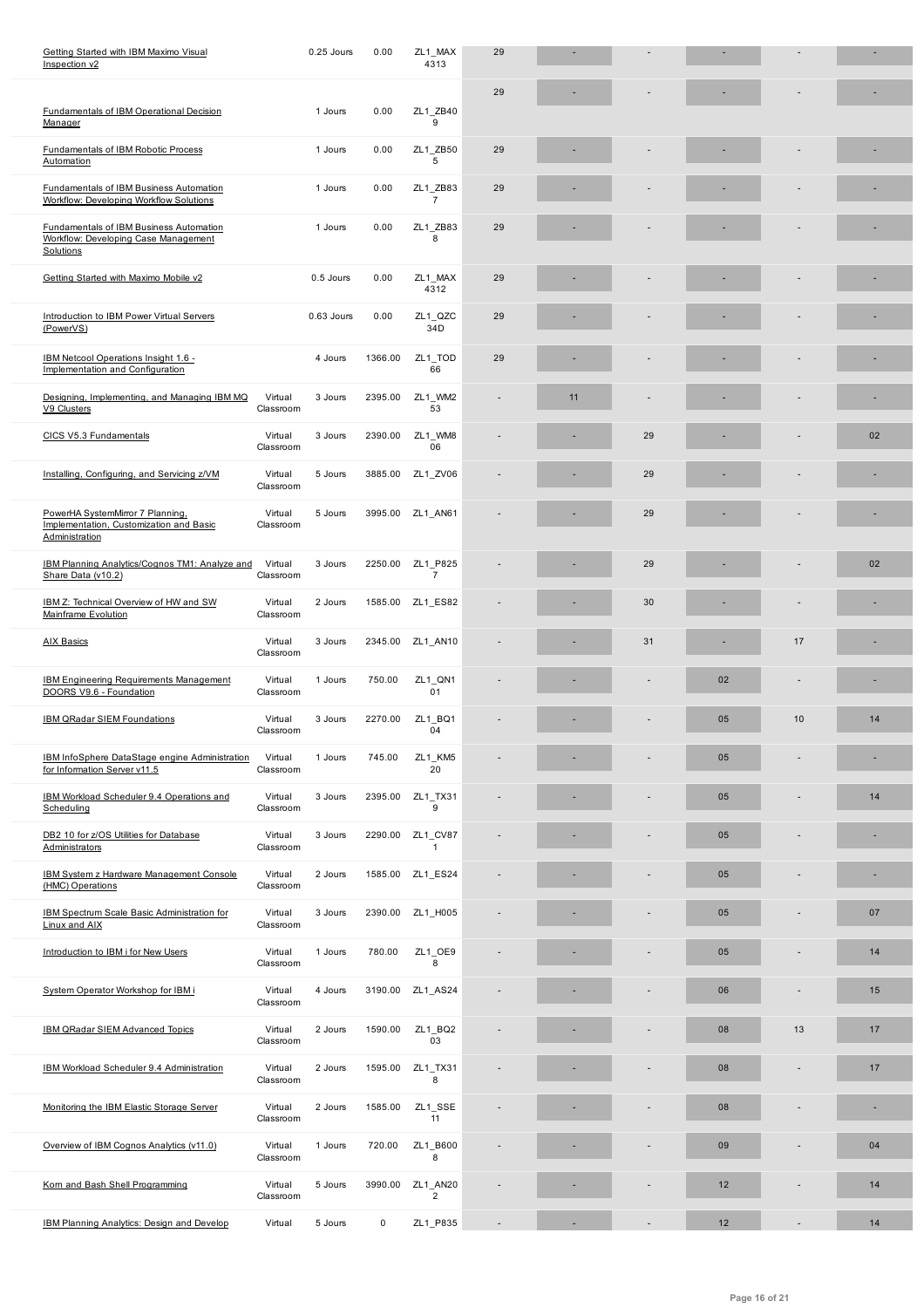| WebSphere Application Server V9 Administration                                     | Virtual<br>Classroom | 3 Jours | 2380.00 | ZLT_WA5<br>90              |  | 12 |    | 21 |
|------------------------------------------------------------------------------------|----------------------|---------|---------|----------------------------|--|----|----|----|
| Power Systems for AIX - Virtualization II:<br>Advanced PowerVM and Performance     | Virtual<br>Classroom | 4 Jours | 3985.00 | ZL1 AN31                   |  | 12 |    |    |
| z/OS and DB2 Basics for DB2 for z/OS DBA<br>Beginners                              | Virtual<br>Classroom | 5 Jours | 3885.00 | ZL1 CV04<br>$\mathbf{1}$   |  | 12 | 17 |    |
| z/OS REXX Programming Workshop                                                     | Virtual<br>Classroom | 5 Jours | 3990.00 | ZL1 ES52                   |  | 12 |    | 28 |
| <b>IBM i System Administration</b>                                                 | Virtual<br>Classroom | 4 Jours | 3290.00 | ZL1 OL19                   |  | 12 |    | 28 |
| IBM Spectrum Protect version 8.1.12<br>Implementation and Administration           | Virtual<br>Classroom | 5 Jours | 3690.00 | ZL1_TS61<br>9              |  | 12 |    | 21 |
| Storage Area Networking Fundamentals                                               | Virtual<br>Classroom | 4 Jours | 3145.00 | ZL1_SN71                   |  | 13 |    |    |
| WebSphere Application Server V9 Administration<br>in a Federated Environment       | Virtual<br>Classroom | 2 Jours | 1480.00 | ZL1 WA5<br>99              |  | 15 |    | 24 |
| IBM Cognos Analytics: Author Reports<br>Fundamentals (V11.1.x)                     | Virtual<br>Classroom | 3 Jours | 2250.00 | ZL1 B625<br>8              |  | 19 |    | 14 |
| DB2 11 for zOS System Administration                                               | Virtual<br>Classroom | 5 Jours | 3895.00 | ZL1 CV85<br>$\overline{2}$ |  | 19 | 24 |    |
| Power Systems for AIX I: LPAR Configuration and<br>Planning                        | Virtual<br>Classroom | 3 Jours | 2390.00 | ZL1 AN11                   |  | 19 |    |    |
| Fundamental System Skills in z/OS                                                  | Virtual<br>Classroom | 5 Jours | 3985.00 | ZL1_ES10                   |  | 19 |    | 21 |
| IBM Tivoli Workload Scheduler for z/OS 9.2<br><b>Scheduling and Operations</b>     | Virtual<br>Classroom | 4 Jours | 3180.00 | ZL1_TM40<br>5              |  | 20 |    | 22 |
| IBM InfoSphere DataStage PX Essentials (v11.5)                                     | Virtual<br>Classroom | 4 Jours | 2970.00 | ZL1 KM2<br>04              |  | 20 |    | 15 |
| IBM Cognos Analytics: Author Reports Advanced<br>(V11.1.x)                         | Virtual<br>Classroom | 2 Jours | 1490.00 | ZL1 B625<br>9              |  | 22 |    | 17 |
| Developing Mainframe Applications with IBM<br>Rational Developer for System z V9.0 | Virtual<br>Classroom | 2 Jours | 1780.00 | ZL1 RN11<br>$\overline{1}$ |  | 22 |    |    |
| DB2 LUW Performance Tuning and Monitoring for<br>Single or Multiple Partition DBs  | Virtual<br>Classroom | 5 Jours | 3685.00 | ZL1 CL44<br>3              |  | 26 |    |    |
| System Automation for z/OS 4.1 Operations                                          | Virtual<br>Classroom | 3 Jours | 2390.00 | ZL1_SM9<br>27              |  | 26 |    |    |
| AIX Jumpstart for UNIX Professionals                                               | Virtual<br>Classroom | 5 Jours | 3990.00 | ZL1_AN14                   |  | 26 |    | 28 |
| Advanced System Operator Workshop for IBM i                                        | Virtual<br>Classroom | 3 Jours | 2395.00 | ZL1_AS27                   |  | 26 |    | 28 |
| Langage SQL                                                                        | Virtual<br>Classroom | 3 Jours | 1590.00 | ZL1_CE12<br>$\mathbf{1}$   |  | 26 |    | 28 |
| z/OS Facilities                                                                    | Virtual<br>Classroom | 4 Jours | 3190.00 | ZL1_ES15                   |  | 26 |    |    |
| Technical Introduction to IBM MQ                                                   | Virtual<br>Classroom | 1 Jours | 770.00  | ZL1_WM1<br>03              |  | 26 |    | 28 |
| IBM z/OS 2.4 Update                                                                | Virtual<br>Classroom | 3 Jours | 2250.00 | ZL1_ESC<br>9               |  | 27 |    |    |
| Watson Explorer Foundational Components (v11)                                      | Virtual<br>Classroom | 4 Jours | 3145.00 | ZL1 0310<br>0              |  | 27 |    |    |
| IBM MQ V9 System Administration (using<br>Windows for labs)                        | Virtual<br>Classroom | 4 Jours | 2980.00 | ZL1_WM1<br>53              |  | 27 |    | 29 |
| IBM MQ V9 System Administration (using Linux for<br>$_{\text{labs}}$               | Virtual<br>Classroom | 4 Jours | 2980.00 | ZL1_WM1<br>54              |  | 27 |    | 29 |
| Hardware Management Console (HMC) for Power<br>Systems with IBM i                  | Virtual<br>Classroom | 2 Jours | 1610.00 | ZL1_OL52                   |  | 29 |    |    |
| IBM MQ V8 System Administration for z/OS                                           | Virtual<br>Classroom | 4 Jours | 2985.00 | ZL1_WM3<br>02              |  |    | 03 |    |
| Power Systems for AIX II AIX Implementation and                                    | Virtual              | 5 Jours | 3990.00 | ZL1_AN12                   |  |    | 03 |    |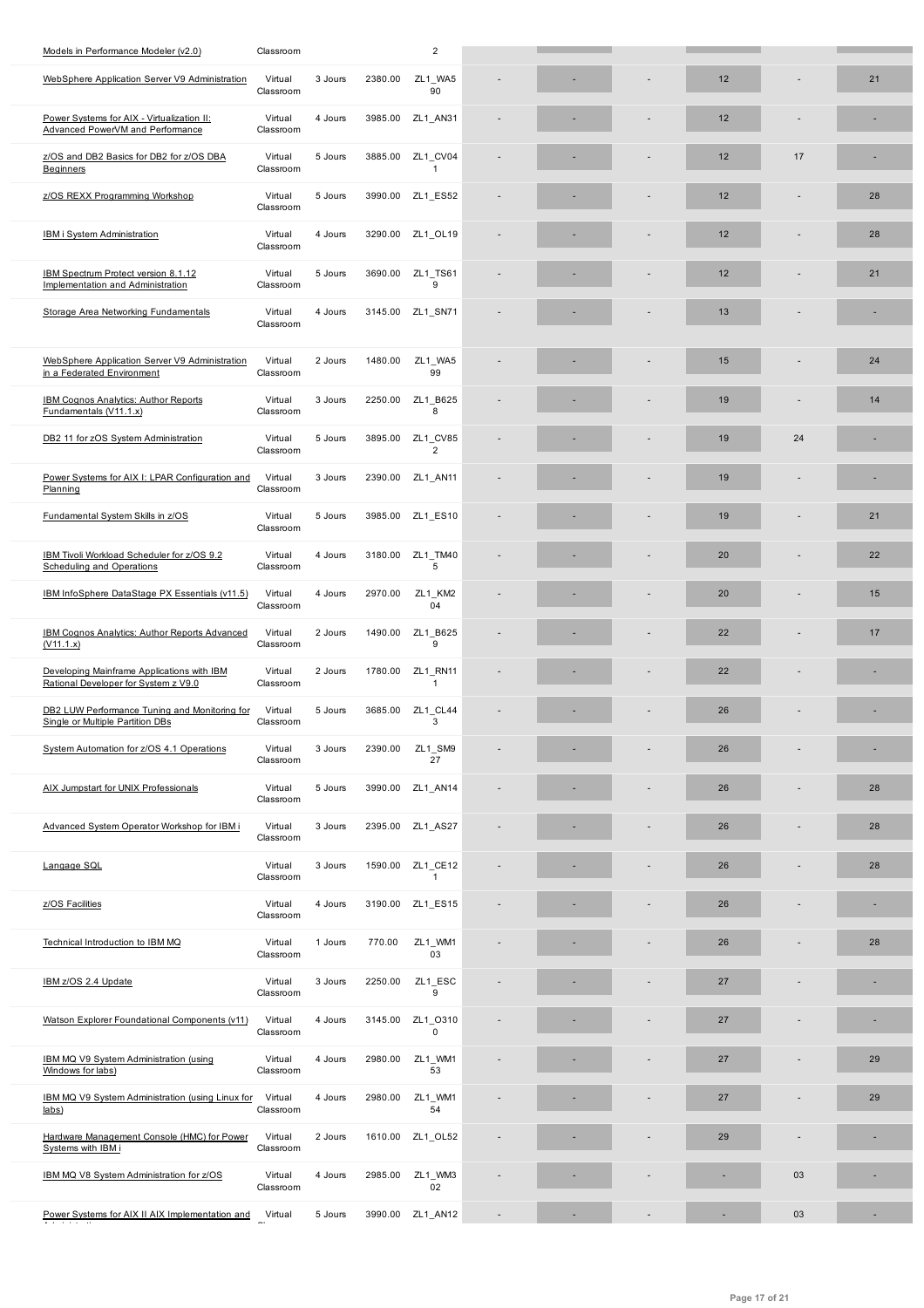| <u>ו ואוטר וטר טוארוט</u>                                                           | rmuan<br>Classroom   | <u>a anais</u> | 9999.QQ | <u>eri Tunen</u>           |  |  | vυ |    |
|-------------------------------------------------------------------------------------|----------------------|----------------|---------|----------------------------|--|--|----|----|
| <b>DB2 Family Fundamentals</b>                                                      | Virtual<br>Classroom | 2 Jours        | 1590.00 | ZL1 CE03<br>$\mathbf{1}$   |  |  | 03 | 07 |
| New Functions and Features in DB2 11 for zOS                                        | Virtual<br>Classroom | 3 Jours        | 2295.00 | ZL1 CV32<br>0              |  |  | 03 |    |
| z/OS JCL and Utilities                                                              | Virtual<br>Classroom | 5 Jours        | 3990.00 | ZL1 ES07                   |  |  | 03 |    |
| SMP/E for z/OS Workshop                                                             | Virtual<br>Classroom | 5 Jours        | 3890.00 | ZL1 ES26                   |  |  | 03 |    |
| IBM Spectrum Protect 8.1.11 Advanced<br>Administration, Tuning, and Troubleshooting | Virtual<br>Classroom | 5 Jours        | 3980.00 | ZL1_TS62<br>8              |  |  | 03 | 28 |
| <b>IBM Cognos Analytics: Enterprise Administration</b><br>(V11.1.x)                 | Virtual<br>Classroom | 2 Jours        | 1500.00 | ZL1_B625<br>5              |  |  | 04 |    |
| IBM i Performance Tuning - I: IBM i Structure,<br><b>Tailoring and Basic Tuning</b> | Virtual<br>Classroom | 2 Jours        | 1590.00 | ZL1_OL23                   |  |  | 06 | ٠  |
| IBM InfoSphere Advanced DataStage - Parallel<br>Framework v11.5                     | Virtual<br>Classroom | 3 Jours        | 2385.00 | ZL1 KM4<br>04              |  |  | 10 | 22 |
| CICS V5.3 Systems Tailoring and Administration                                      | Virtual<br>Classroom | 5 Jours        | 3890.00 | ZL1 WM8<br>16              |  |  | 10 | 21 |
| Power Systems for AIX III: Advanced<br>Administration and Problem Determination     | Virtual<br>Classroom | 5 Jours        | 3985.00 | ZL1 AN15                   |  |  | 10 |    |
| PowerVM on IBM i - I: Implementing Virtualization<br>and LPAR                       | Virtual<br>Classroom | 3 Jours        | 2390.00 | ZL1 AS5<br>Ε               |  |  | 10 |    |
| DB2 SQL Workshop for Experienced Users                                              | Virtual<br>Classroom | 3 Jours        | 2245.00 | ZL1 CE13<br>$\mathbf{1}$   |  |  | 10 |    |
| DB2 11 for z/OS Database Administration<br>Workshop Part 1                          | Virtual<br>Classroom | 5 Jours        | 3890.00 | ZL1 CV83<br>$\overline{2}$ |  |  | 10 |    |
| Basics of z/OS RACF Administration                                                  | Virtual<br>Classroom | 5 Jours        | 3990.00 | ZL1 ES19                   |  |  | 10 |    |
| IBM Storwize V7000 Implementation Workshop                                          | Virtual<br>Classroom | 4 Jours        | 3140.00 | ZL1_SSE<br>$\mathbf{1}$    |  |  | 11 |    |
| IBM Control Desk 7.6 Foundations                                                    | Virtual<br>Classroom | 2 Jours        | 1390.00 | ZL1_TP35<br>$\mathbf{1}$   |  |  | 17 |    |
| IBM MQ V9.1 System Administration (using<br>Windows for labs)                       | Virtual<br>Classroom | 5 Jours        | 3750.00 | ZL1 WM1<br>56              |  |  | 17 |    |
| Power Systems for AIX IV: Performance<br>Management                                 | Virtual<br>Classroom | 5 Jours        |         | 3990.00 ZL1_AN51           |  |  | 17 | 21 |
| DB2 10 for LUW: Basic Administration for AIX                                        | Virtual<br>Classroom | 4 Jours        | 2850.00 | ZL1_CL21<br>3              |  |  | 17 |    |
| DB2 10.5 Administration Workshop for Windows                                        | Virtual<br>Classroom | 4 Jours        | 2980.00 | ZL1 CL23<br>5              |  |  | 17 |    |
| Basic z/OS Tuning Using the Workload Manager                                        | Virtual<br>Classroom | 5 Jours        | 3990.00 | ZL1 ES54                   |  |  | 17 |    |
| DB2 for i - DB Coding and Implementation Using<br>DDS and CL Commands               | Virtual<br>Classroom | 3 Jours        | 2375.00 | ZL1_OL62                   |  |  | 17 |    |
| IBM i Performance Tuning - II: Advanced Analysis<br>and Capacity Tuning             | Virtual<br>Classroom | 4 Jours        | 3190.00 | ZL1_OL66                   |  |  | 17 |    |
| <b>IBM Access Manager Platform Foundations</b>                                      | Virtual<br>Classroom | 3 Jours        | 2390.00 | ZL1_TW1<br>07              |  |  | 18 |    |
| <b>IBM BigInsights Foundation</b>                                                   | Virtual<br>Classroom | 3 Jours        | 2390.00 | ZL1_DW6<br>13              |  |  | 24 |    |
| IBM MQ V9 Advanced System Administration<br>(Distributed)                           | Virtual<br>Classroom | 4 Jours        | 2980.00 | ZL1_WM2<br>13              |  |  | 24 |    |
| RPG IV Programming Advanced Workshop for<br><u>IBM i</u>                            | Virtual<br>Classroom | 4 Jours        | 3195.00 | ZL1_AS10                   |  |  | 24 |    |
| z/OS System Operators                                                               | Virtual<br>Classroom | 3 Jours        | 2390.00 | ZL1_ES27                   |  |  | 24 |    |
| Advanced z/OS Security: Crypto, Network, RACF,<br>and Your Enterprise               | Virtual<br>Classroom | 4 Jours        |         | 3185.00 ZL1_ES66           |  |  | 25 |    |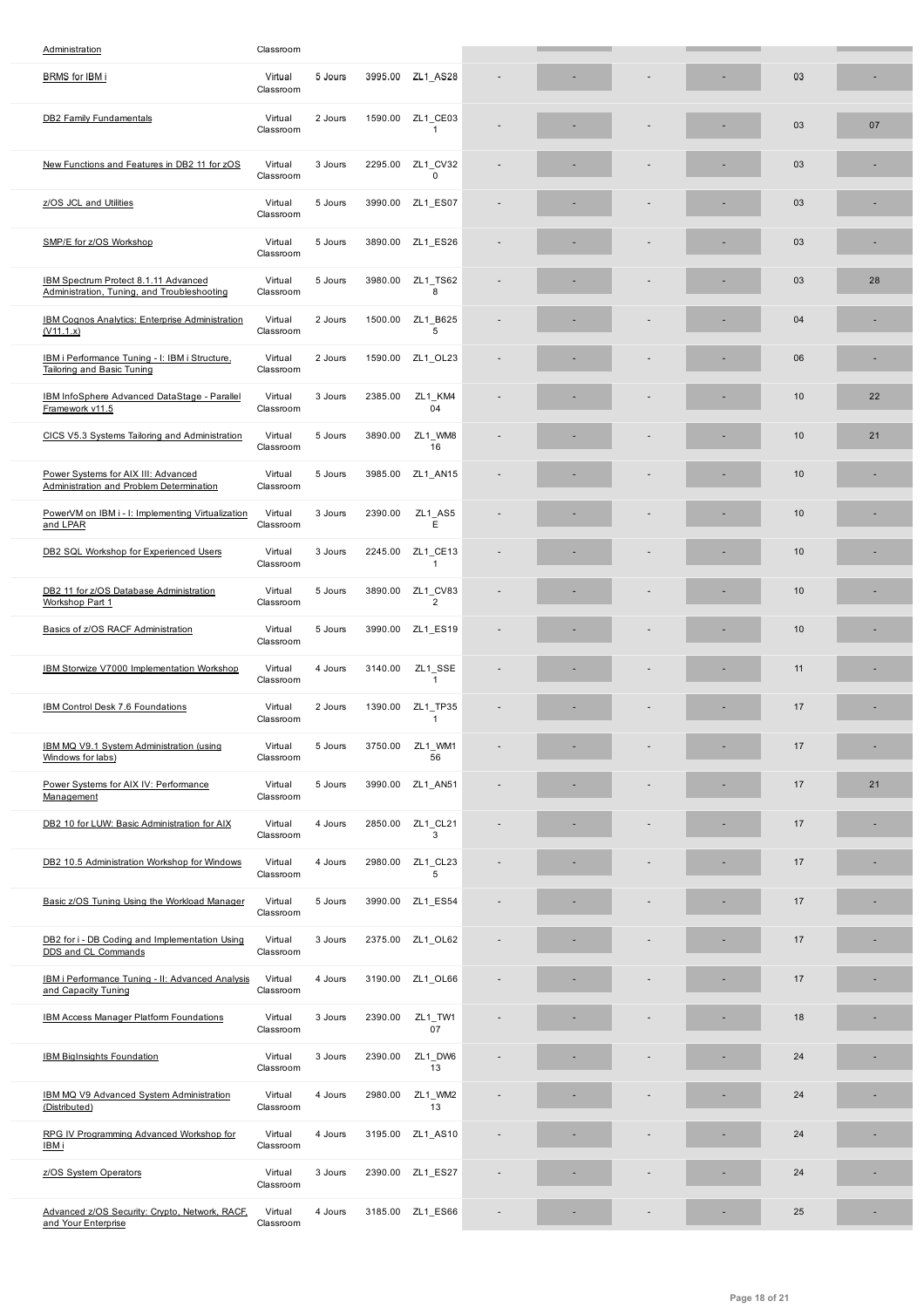|                                                                                 | <b>CISSECOLII</b>           |              |             | 44                         |     |     |     |     |     |            |
|---------------------------------------------------------------------------------|-----------------------------|--------------|-------------|----------------------------|-----|-----|-----|-----|-----|------------|
| IBM BigSQL for Developers (v5.0)                                                | Virtual<br>Classroom        | 1 Jours      | 750.00      | ZL1 DW6<br>34              |     |     |     |     | 28  |            |
| IBM Security Identity Manager Foundations                                       | Virtual<br>Classroom        | 4 Jours      | 2800.00     | ZL1 TW2<br>55              |     |     |     |     |     | 07         |
| RPG IV Programming Fundamentals Workshop for<br>IBM i                           | Virtual<br>Classroom        | 4 Jours      | 3195.00     | ZL1_AS06                   |     |     |     |     |     | 07         |
| CICS V5 CICSPlex System Manager Introduction                                    | Virtual<br>Classroom        | 1 Jours      | 750.00      | ZL1 WM8<br>45              |     |     |     |     |     | 07         |
| DB2 11 for zOS Database Administration<br>Workshop Part 2                       | Virtual<br>Classroom        | 3 Jours      | 2390.00     | ZL1_CV84<br>3              |     |     |     |     |     | 14         |
| <b>Essentials of Service Development for IBM</b><br>DataPower Gateway V7.5      | Virtual<br>Classroom        | 3 Jours      | 2380.00     | ZL1_WE7<br>51              |     |     |     |     |     | 14         |
| Power Systems for AIX - Virtualization I:<br><b>Implementing Virtualization</b> | Virtual<br>Classroom        | 5 Jours      | 3990.00     | ZL1 AN30                   |     |     |     |     |     | 14         |
| z/OS System Services Structure                                                  | Virtual<br>Classroom        | 5 Jours      |             | 4540.00 ZL1_ES20           |     |     |     |     |     | 14         |
| OS/390 JES2 Operator Training                                                   | Virtual<br>Classroom        | 3 Jours      | 2390.00     | ZL1 ES28                   |     |     |     |     |     | 14         |
| Parallel Sysplex Implementation Workshop                                        | Virtual<br>Classroom        | 5 Jours      | 3985.00     | ZL1_ES42                   |     |     |     |     |     | 14         |
| SAN Volume Controller (SVC) Planning and<br>Implementation Workshop             | Virtual<br>Classroom        | 4 Jours      | 3140.00     | ZL1_SNV<br>$\mathbf{1}$    |     |     |     |     |     | 15         |
| DB2 11 BLU Acceleration Implementation and<br>$Use$                             | Virtual<br>Classroom        | 2 Jours      | 1400.00     | ZL1_CL45<br>$\mathbf{1}$   |     |     |     |     |     | 17         |
| Db2 12 for z/OS SQL Performance and Tuning                                      | Virtual<br>Classroom        | 3 Jours      | 2250.00     | ZL1_CV96<br>$\overline{4}$ |     |     |     |     |     | 21         |
| <b>IBM Spectrum Scale Advanced Administration for</b><br>Linux                  | Virtual<br>Classroom        | 3 Jours      | 2390.00     | ZL1_H006                   |     |     |     |     |     | 21         |
| <b>IMS Fundamentals</b>                                                         | Virtual<br>Classroom        | 3 Jours      | 2330.00     | ZL1_CM0<br>$\mathbf{1}$    |     |     |     |     |     | 21         |
| Control Language Programming Workshop for<br>IBM i                              | Virtual<br>Classroom        | 4 Jours      | 3190.00     | ZL1_OL20                   |     |     |     |     |     | 21         |
| Implementing AIX 7 Security                                                     | Virtual<br>Classroom        | 3 Jours      |             | 2390.00 ZL1_AN58           |     |     |     |     |     | 28         |
| DB2 11 for zOS Implementation Workshop                                          | Virtual<br>Classroom        | 5 Jours      | 3890.00     | ZL1_CV86<br>$\overline{2}$ |     |     |     |     |     | 28         |
| IBM Control Desk 7.6 Service Request<br><b>Management Fundamentals</b>          | Virtual<br>Classroom        | 3 Jours      | 2090.00     | ZL1_TP36<br>$\overline{2}$ |     |     |     |     |     | 28         |
| Db2 11.1 Administration Workshop for Linux                                      | Virtual<br>Classroom        | 4 Jours      | 2960.00     | ZL1_CL20<br>$\overline{7}$ |     |     |     |     |     |            |
| IBM Spectrum Scale - Remote Data Access                                         | Virtual<br>Classroom        | 3 Jours      | 2240.00     | ZL1_H008                   |     |     |     |     |     |            |
| PowerHA SystemMirror 7 Advanced<br>Configurations                               | Virtual<br>Classroom        | 5 Jours      | 3995.00     | ZL1_AN62                   |     |     |     |     |     |            |
| z/OS Installation Using ServerPac                                               | Virtual<br>Classroom        | 4 Jours      | 3190.00     | ZL1_ES41                   |     |     |     |     |     |            |
| <b>Watson Explorer Analytical Components (v11)</b>                              | Virtual<br>Classroom        | 4 Jours      | 3190.00     | ZL1_0311<br>$\mathsf 0$    |     |     |     |     |     |            |
| <b>BMC Software</b>                                                             |                             |              |             |                            |     |     |     |     |     |            |
|                                                                                 | Localisatio<br>$\mathsf{n}$ | <b>Durée</b> | <b>Prix</b> | Code de<br>cours           | Jun | Jul | Aug | Sep | Oct | <b>Nov</b> |
| Control-M 20.x: Advanced Installing                                             | <b>BMC</b>                  | 1 Jours      | 760.00      | BMC_AUT<br>O-CMIN-<br>0920 |     | 08  |     |     |     |            |
| Control-M 20.x: Fundamentals Scheduling                                         | <b>BMC</b>                  | 5 Jours      | 3800.00     | BMC_AUT<br>O-CMFS-<br>0920 |     |     |     | 12  | 03  | 14         |

I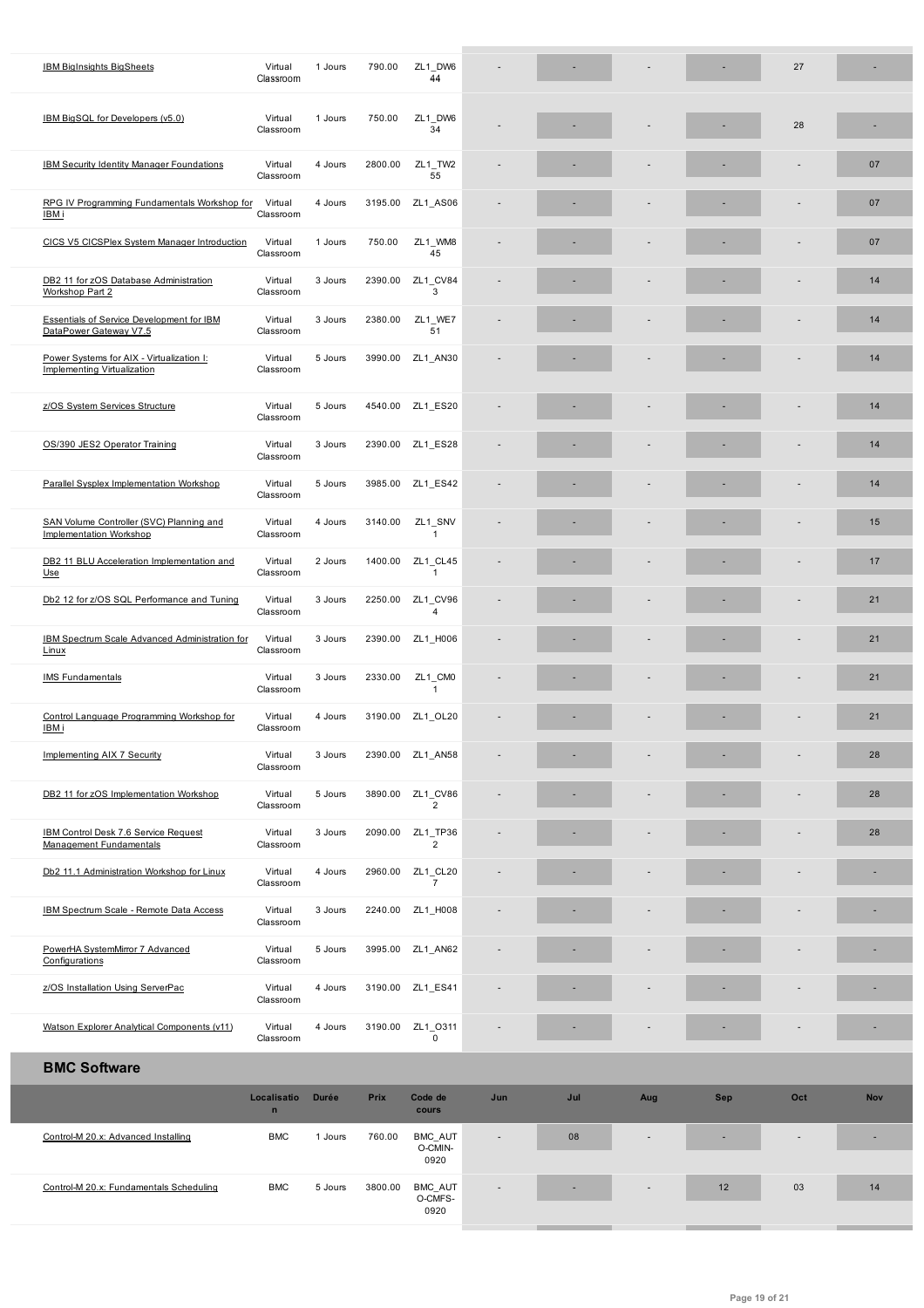|                                                                                               |                             |              |             | <b>UASO</b>                          |                          |     |                          |            |                          |            |
|-----------------------------------------------------------------------------------------------|-----------------------------|--------------|-------------|--------------------------------------|--------------------------|-----|--------------------------|------------|--------------------------|------------|
| Control-M 20.x: Fundamentals Administering                                                    | <b>BMC</b>                  | 4 Jours      | 3040.00     | <b>BMC AUT</b><br>O-CMFA-<br>0920    |                          |     |                          | 19         | 10                       | 21         |
| <b>BMC Course for Control-M 20.x: Fundamentals</b><br>Automation API Operating and Developing | <b>BMC</b>                  | 1 Jours      | 760.00      | <b>BMC</b><br>AUTO-<br>CMAP-<br>0920 |                          |     |                          |            | 17                       |            |
| <b>WatchGuard</b>                                                                             |                             |              |             |                                      |                          |     |                          |            |                          |            |
|                                                                                               | Localisatio<br>$\mathbf n$  | <b>Durée</b> | <b>Prix</b> | Code de<br>cours                     | Jun                      | Jul | Aug                      | Sep        | Oct                      | <b>Nov</b> |
| WatchGuard MFA (Multi-Factor Authentication)                                                  | Virtual<br>Classroom        | 1 Jours      | 600.00      | WAT_MFA                              |                          | 12  | ÷                        | ٠          |                          | ٠          |
| <b>WatchGuard Network Security Essential</b>                                                  | Virtual<br>Classroom        | 4 Jours      | 2200.00     | WAT_NSE                              |                          |     |                          | 19         |                          | ٠          |
| <b>Nutanix</b>                                                                                |                             |              |             |                                      |                          |     |                          |            |                          |            |
|                                                                                               | Localisatio<br>$\mathbf n$  | <b>Durée</b> | <b>Prix</b> | Code de<br>cours                     | Jun                      | Jul | Aug                      | <b>Sep</b> | Oct                      | <b>Nov</b> |
| Enterprise Cloud Administration 5.20                                                          | Virtual<br>Classroom        | 4 Jours      | 3590.00     | NUT ECA<br>$\_5.20$                  |                          | ٠   |                          | 05         | 25                       | 29         |
| <b>VERITAS</b>                                                                                |                             |              |             |                                      |                          |     |                          |            |                          |            |
|                                                                                               | Localisatio<br>$\mathsf{n}$ | <b>Durée</b> | <b>Prix</b> | Code de<br>cours                     | Jun                      | Jul | Aug                      | Sep        | Oct                      | <b>Nov</b> |
| Veritas Enterprise Vault 14.1: Administration                                                 | Virtual<br>Classroom        | 5 Jours      | 3000.00     | VER EV1<br>$41_A$                    |                          |     |                          | 05         | $\overline{\phantom{a}}$ | 21         |
| Veritas NetBackup 10.0: Administration                                                        | Virtual<br>Classroom        | 5 Jours      | 3000.00     | VER NB-<br>$10.0 - A$                |                          |     |                          | 12         | 24                       | 28         |
| Veritas Backup Exec 20.1: Administration                                                      | Virtual<br>Classroom        | 5 Jours      | 3000.00     | VER_BE1<br>$6 - 1$                   |                          |     |                          | 26         | 24                       | ٠          |
| Veritas NetBackup Appliances 4.1: Configuration<br>and Management                             | Virtual<br>Classroom        | 3 Jours      | 1860.00     | VER_NBA<br>-4.1 CM                   |                          |     |                          | ×,         | 05                       | 28         |
| InfoScale Availability 7.3 for Linux: Administration                                          | Virtual<br>Classroom        | 5 Jours      | 3000.00     | VER_IA73<br>$-1$                     |                          |     |                          |            | 17                       | ٠          |
| Veritas NetBackup 9.1: Advanced Administration                                                | Virtual<br>Classroom        | 5 Jours      | 3000.00     | VER_NBU<br>9.1 ADVA<br><b>DMIN</b>   |                          |     |                          |            |                          | 14         |
| <b>Veeam</b>                                                                                  |                             |              |             |                                      |                          |     |                          |            |                          |            |
|                                                                                               | Localisatio<br>$\mathbf n$  | <b>Durée</b> | <b>Prix</b> | Code de<br>cours                     | Jun                      | Jul | Aug                      | Sep        | Oct                      | Nov        |
| Veeam Availability Suite v11: Configuration and<br>Management                                 | Virtual<br>Classroom        | 3 Jours      | 2490.00     | VEE_VAS<br>V11CM                     |                          | ٠   | $\overline{\phantom{a}}$ | 05         | 03                       | 07         |
| Veeam Backup & Replication V11: Architecture<br>and Design                                    | Virtual<br>Classroom        | 2 Jours      | 1690.00     | VEE VBR<br>V11AD                     |                          |     |                          | 15         | 13                       | 17         |
| <b>Check Point</b>                                                                            |                             |              |             |                                      |                          |     |                          |            |                          |            |
|                                                                                               | Localisatio<br>$\mathbf n$  | <b>Durée</b> | <b>Prix</b> | Code de<br>cours                     | Jun                      | Jul | Aug                      | Sep        | Oct                      | <b>Nov</b> |
| Check Point Certified Security Administrator R81.X                                            | Virtual<br>Classroom        | 3 Jours      | 2100.00     | CKT_CCS<br>A_R81.X                   |                          | ٠   | ÷                        | 07         | 12                       | 16         |
| Check Point Certified Security Expert R81.X                                                   | Virtual<br>Classroom        | 3 Jours      | 2100.00     | CKT_CCS<br>E_R81.X                   |                          |     |                          | 19         | 26                       | 28         |
| Check Point Certified Troubleshooting Expert<br>(CCTE) on R80.X                               | Virtual<br>Classroom        | 2 Jours      | 1400.00     | $\frac{\text{CKT\_CCT}}{\text{E}}$   |                          |     |                          | 29         |                          | ٠          |
| <b>Trend Micro</b>                                                                            |                             |              |             |                                      |                          |     |                          |            |                          |            |
|                                                                                               | Localisatio<br>$\mathsf{n}$ | <b>Durée</b> | <b>Prix</b> | Code de<br>cours                     | Jun                      | Jul | Aug                      | Sep        | Oct                      | <b>Nov</b> |
| Trend Micro Deep Security 20 v2                                                               | Virtual<br>Classroom        | 3 Jours      | 2250.00     | TRM_DS                               | $\overline{\phantom{a}}$ | ٠   | ÷                        | 14         | 12                       | 28         |
|                                                                                               |                             |              |             |                                      |                          |     |                          |            |                          |            |

Ì

I

I

Γ

Г